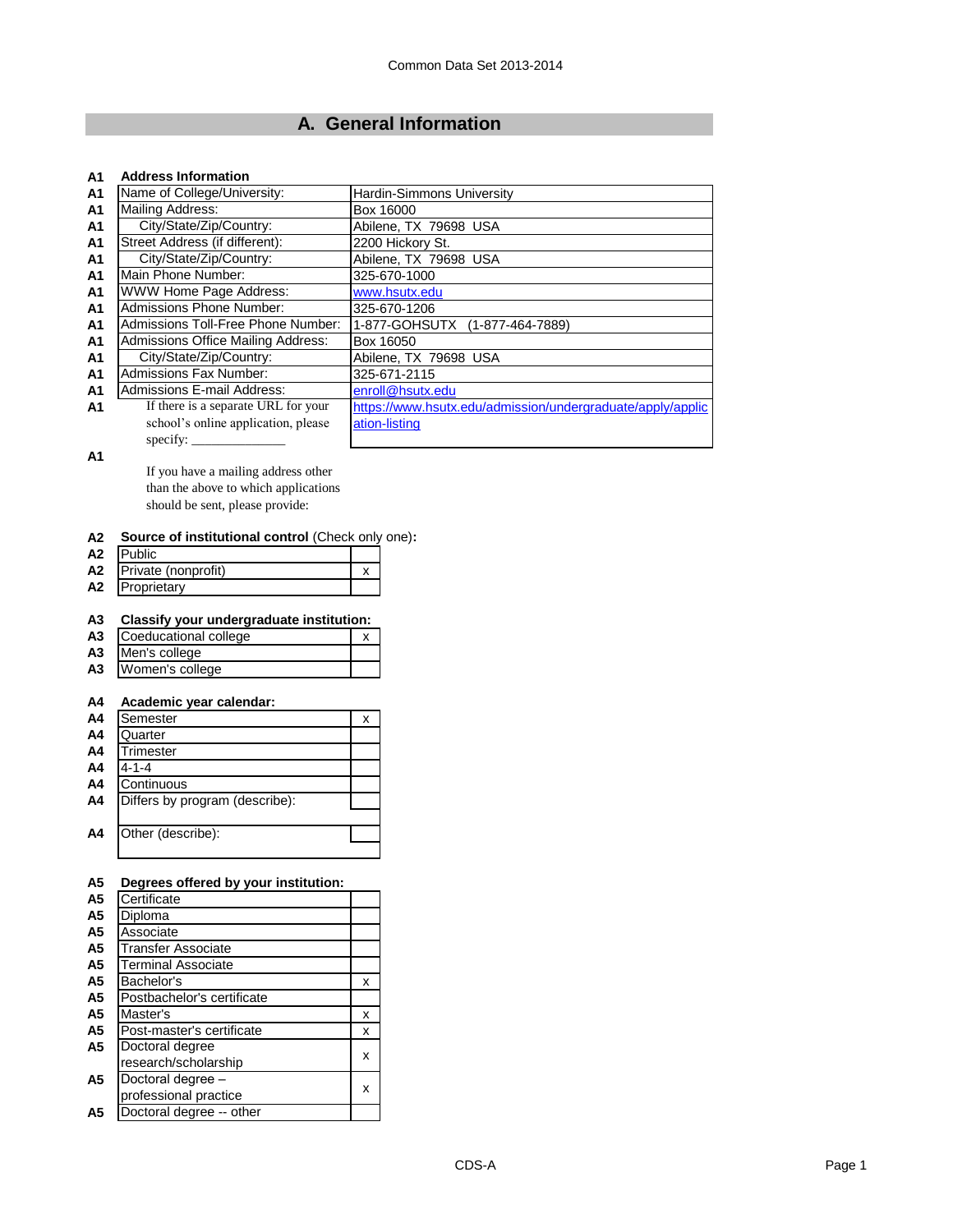## **B. ENROLLMENT AND PERSISTENCE**

**B1 Institutional Enrollment - Men and Women** Provide numbers of students for each of the following categories as of the institution's official fall reporting date or as of October 15, 2013. Note: Report students formerly designated as "first professional" in the graduate cells.

| <b>B1</b> |                                   |     | <b>FULL-TIME</b> | <b>PART-TIME</b> |          |
|-----------|-----------------------------------|-----|------------------|------------------|----------|
| <b>B1</b> |                                   | Men | Women            | Men              | Women    |
| <b>B1</b> | <b>Undergraduates</b>             |     |                  |                  |          |
| <b>B1</b> | Degree-seeking, first-time        |     |                  |                  |          |
|           | freshmen                          | 212 | 201              | 1                | $\Omega$ |
| <b>B1</b> | Other first-year, degree-seeking  | 56  | 74               | 4                | 10       |
| <b>B1</b> | All other degree-seeking          | 481 | 536              | 74               | 93       |
| <b>B1</b> | Total degree-seeking              | 749 | 811              | 79               | 103      |
| <b>B1</b> | All other undergraduates enrolled |     |                  |                  |          |
|           | in credit courses                 |     | 0                | 29               | 18       |
| <b>B1</b> | Total undergraduates              | 750 | 811              | 108              | 121      |
| <b>B1</b> | Graduate                          |     |                  |                  |          |
| <b>B1</b> | Degree-seeking, first-time        | 50  | 45               | 26               | 22       |
| <b>B1</b> | All other degree-seeking          | 57  | 83               | 80               | 70       |
| <b>B1</b> | All other graduates enrolled in   |     |                  |                  |          |
|           | credit courses                    | 0   | 0                | 0                | 1        |
| <b>B1</b> | Total graduate                    | 107 | 128              | 106              | 93       |
| <b>B1</b> | Total all undergraduates          |     |                  |                  | 1,790    |
| <b>B1</b> | Total all graduate                |     |                  |                  | 434      |
| <b>B1</b> | <b>GRAND TOTAL ALL STUDENTS</b>   |     |                  |                  | 2,224    |

**B2 Enrollment by Racial/Ethnic Category.** Provide numbers of undergraduate students for each of the following categories as of the institution's official fall reporting date or as of October 15, 2013. Include international students only in the category "Nonresident aliens." Complete the "Total Undergraduates" column only if you cannot provide data for the first two columns. Report as your institution reports to IPEDS: persons who are Hispanic should be reported only on the Hispanic line, not under any race, and persons who are non-Hispanic multi-racial should be reported only under "Two or more races."

| <b>B2</b> |                                                 | Degree-Seeking<br>First-Time<br><b>First Year</b> | Degree-Seeking<br>Undergraduates<br>(include first-time<br>first-year) | Total<br>Undergraduates<br>(both degree- and<br>non-degree-<br>seeking) |
|-----------|-------------------------------------------------|---------------------------------------------------|------------------------------------------------------------------------|-------------------------------------------------------------------------|
| <b>B2</b> | Nonresident aliens                              | 7                                                 | 33                                                                     | 33                                                                      |
| <b>B2</b> | Hispanic/Latino                                 | 72                                                | 254                                                                    | 257                                                                     |
| <b>B2</b> | Black or African American, non-Hispanic         | 22                                                | 113                                                                    | 115                                                                     |
| <b>B2</b> | White, non-Hispanic                             | 298                                               | 1,230                                                                  | 1.248                                                                   |
| <b>B2</b> | American Indian or Alaska Native, non-Hispanic  |                                                   | 4                                                                      | 4                                                                       |
| <b>B2</b> | Asian, non-Hispanic                             | $\overline{2}$                                    | 28                                                                     | 53                                                                      |
| <b>B2</b> | Native Hawaiian or other Pacific Islander, non- |                                                   |                                                                        |                                                                         |
|           | Hispanic                                        |                                                   |                                                                        |                                                                         |
| <b>B2</b> | Two or more races, non-Hispanic                 | 11                                                | 42                                                                     | 42                                                                      |
| <b>B2</b> | Race and/or ethnicity unknown                   | $\Omega$                                          | 37                                                                     | 37                                                                      |
| <b>B2</b> | <b>TOTAL</b>                                    | 414                                               | 1.742                                                                  | 1.790                                                                   |

#### **Persistence**

**B3 Number of degrees awarded from July 1, 2012 to June 30, 2013**

| Certificate/diploma             |     |
|---------------------------------|-----|
| Associate degrees               |     |
| Bachelor's degrees              | 335 |
| Postbachelor's certificates     |     |
| Master's degrees                | 114 |
| Post-Master's certificates      |     |
| Doctoral degrees -              |     |
| research/scholarship            |     |
| Doctoral degrees - professional |     |
| practice                        | 38  |
| Doctoral degrees - other        |     |
|                                 |     |

#### **Graduation Rates**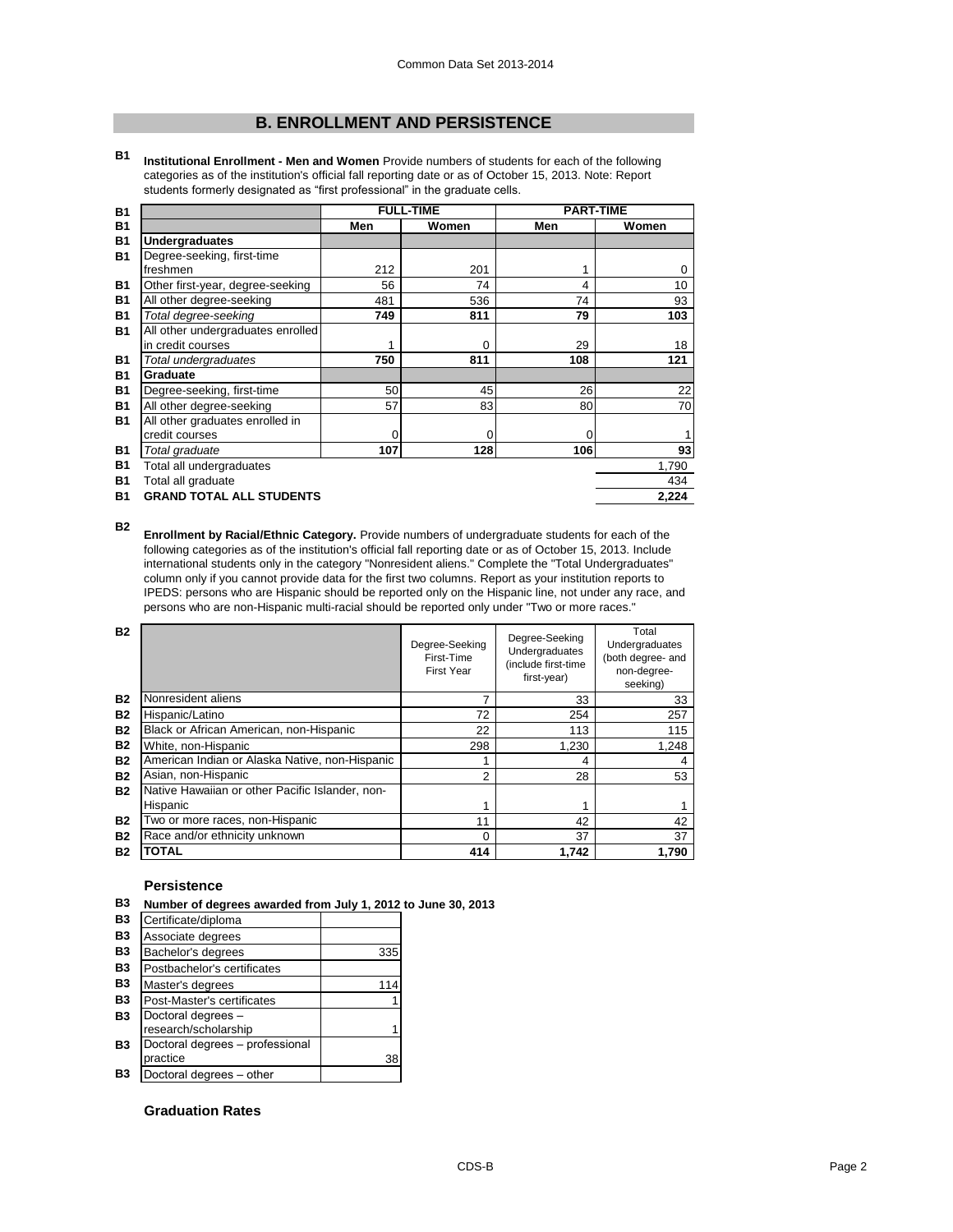The items in this section correspond to data elements collected by the IPEDS Web-based Data Collection System's Graduation Rate Survey (GRS). For complete instructions and definitions of data elements, see the IPEDS GRS instructions and glossary on the 2013 Web-based survey.

#### **For Bachelor's or Equivalent Programs**

Please provide data for the Fall 2007 cohort if available. If Fall 2007 cohort data are not available, provide data for the Fall 2006 cohort.

#### *Fall 2007 Cohort*

 $\mathbf{I}$ 

Report for the cohort of full-time first-time bachelor's (or equivalent) degree-seeking undergraduate students who entered in Fall 2007. Include in the cohort those who entered your institution during the summer term preceding Fall 2007.

| <b>B4</b>  | Initial 2007 cohort of first-time, full-time bachelor's (or equivalent) degree-seeking<br>undergraduate students; total all students:                                                                                                                                           | 465            |
|------------|---------------------------------------------------------------------------------------------------------------------------------------------------------------------------------------------------------------------------------------------------------------------------------|----------------|
| <b>B5</b>  | Of the initial 2007 cohort, how many did not persist and did not graduate for the<br>following reasons: death, permanent disability, service in the armed forces, foreign<br>aid service of the federal government, or official church missions; total allowable<br>exclusions: |                |
| <b>B6</b>  | Final 2007 cohort, after adjusting for allowable exclusions: (subtract question B5 from<br>question B4)                                                                                                                                                                         | $\Omega$       |
|            |                                                                                                                                                                                                                                                                                 | 465            |
| <b>B7</b>  | Of the initial 2007 cohort, how many completed the program in four years or less (by<br>August 31, 2011):                                                                                                                                                                       |                |
|            |                                                                                                                                                                                                                                                                                 | 157            |
| <b>B8</b>  | Of the initial 2007 cohort, how many completed the program in more than four years<br>but in five years or less (after August 31, 2011 and by August 31, 2012):                                                                                                                 | 75             |
| <b>B</b> 9 | Of the initial 2007 cohort, how many completed the program in more than five years<br>but in six years or less (after August 31, 2012 and by August 31, 2013):                                                                                                                  | $\overline{7}$ |
|            | <b>B10</b> Total graduating within six years (sum of questions B7, B8, and B9):                                                                                                                                                                                                 | 239            |
|            | <b>B11</b> Six-year graduation rate for 2007 cohort (question B10 divided by question B6):                                                                                                                                                                                      | 51%            |

#### *Fall 2006 Cohort*

Report for the cohort of full-time first-time bachelor's (or equivalent) degree-seeking undergraduate students who entered in Fall 2006. Include in the cohort those who entered your institution during the summer term preceding Fall 2006.

| <b>B4</b>  | Initial 2006 cohort of first-time, full-time bachelor's (or equivalent) degree-seeking<br>undergraduate students; total all students:                                                                                                                                           | 400          |
|------------|---------------------------------------------------------------------------------------------------------------------------------------------------------------------------------------------------------------------------------------------------------------------------------|--------------|
| <b>B5</b>  | Of the initial 2006 cohort, how many did not persist and did not graduate for the<br>following reasons: death, permanent disability, service in the armed forces, foreign<br>aid service of the federal government, or official church missions; total allowable<br>exclusions: | $\mathbf{0}$ |
| <b>B6</b>  | Final 2006 cohort, after adjusting for allowable exclusions: (subtract question B5 from<br>question B4)                                                                                                                                                                         | 400          |
| B7         | Of the initial 2006 cohort, how many completed the program in four years or less (by<br>August 31, 2010):                                                                                                                                                                       | 122          |
| <b>B8</b>  | Of the initial 2006 cohort, how many completed the program in more than four years<br>but in five years or less (after August 31, 2010 and by August 31, 2011):                                                                                                                 | 58           |
| <b>B</b> 9 | Of the initial 2006 cohort, how many completed the program in more than five years<br>but in six years or less (after August 31, 2011 and by August 31, 2012):                                                                                                                  | 7            |
| <b>B10</b> | Total graduating within six years (sum of questions B7, B8, and B9):                                                                                                                                                                                                            | 187          |
| <b>B11</b> | Six-year graduation rate for 2006 cohort (question B10 divided by question B6):                                                                                                                                                                                                 | 47%          |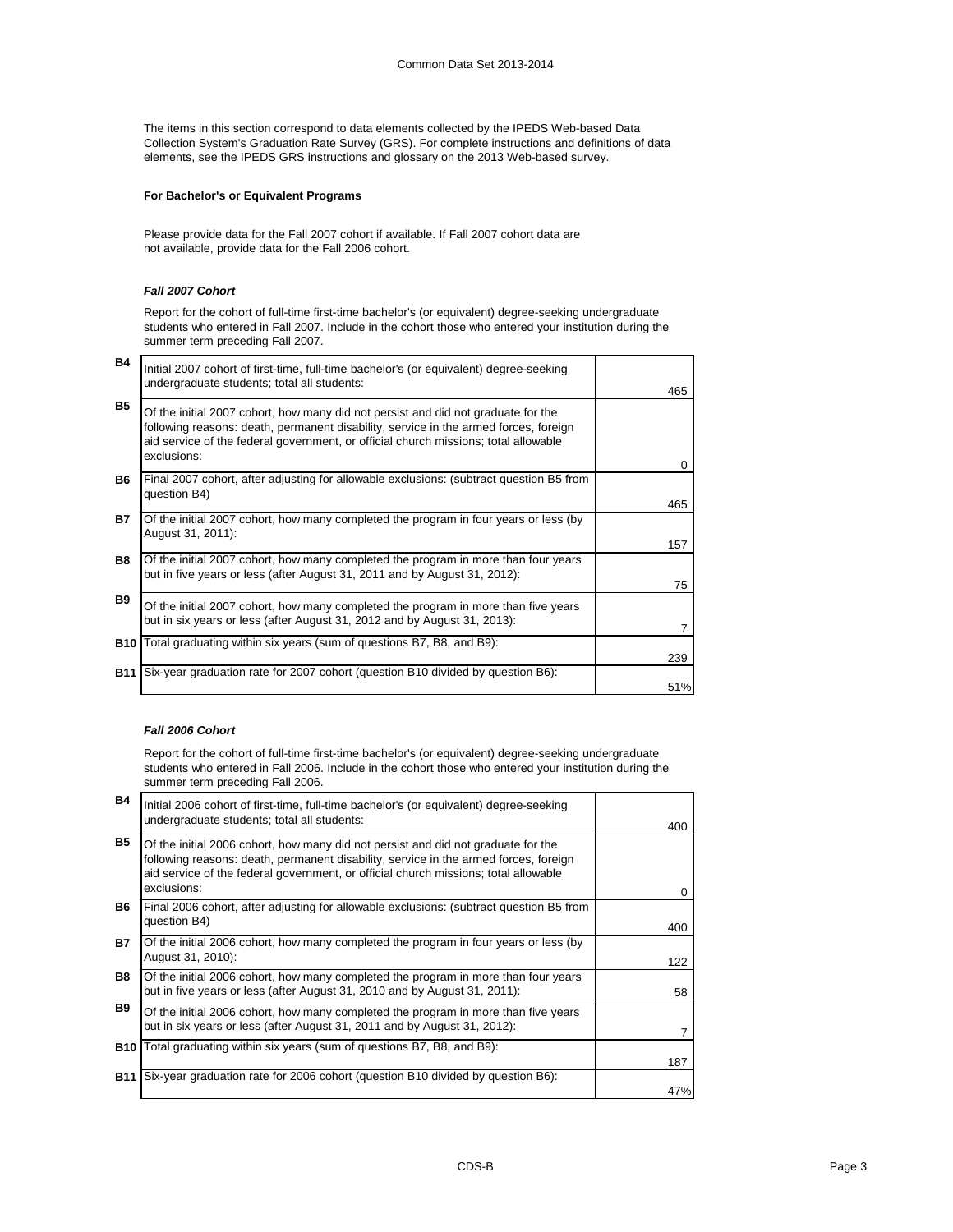#### **For Two-Year Institutions**

Please provide data for the 2010 cohort if available. If 2010 cohort data are not available, provide data for the 2009 cohort.

*2010 Cohort*

| <b>B12</b> Initial 2010 cohort, total of first-time, full-time degree/certificate-seeking students:                                                                                                                                                                                        |  |
|--------------------------------------------------------------------------------------------------------------------------------------------------------------------------------------------------------------------------------------------------------------------------------------------|--|
| <b>B13</b> Of the initial 2010 cohort, how many did not persist and did not graduate for the<br>following reasons: death, permanent disability, service in the armed forces, foreign<br>aid service of the federal government, or official church missions; total allowable<br>exclusions: |  |
| <b>B14</b> Final 2010 cohort, after adjusting for allowable exclusions (Subtract question B13<br>from question B12):                                                                                                                                                                       |  |
| <b>B15</b> Completers of programs of less than two years duration (total):                                                                                                                                                                                                                 |  |
| <b>B16</b> Completers of programs of less than two years within 150 percent of normal time:                                                                                                                                                                                                |  |
| <b>B17</b> Completers of programs of at least two but less than four years (total):                                                                                                                                                                                                        |  |
| <b>B18</b> Completers of programs of at least two but less than four-years within 150 percent of<br>normal time:                                                                                                                                                                           |  |
| <b>B19</b> Total transfers-out (within three years) to other institutions:                                                                                                                                                                                                                 |  |
| <b>B20</b> Total transfers to two-year institutions:                                                                                                                                                                                                                                       |  |
| <b>B21</b> Total transfers to four-year institutions:                                                                                                                                                                                                                                      |  |

#### *2009 Cohort*

|            | <b>B12</b> Initial 2009 cohort, total of first-time, full-time degree/certificate-seeking students:                                                                                                                                                                                        |  |
|------------|--------------------------------------------------------------------------------------------------------------------------------------------------------------------------------------------------------------------------------------------------------------------------------------------|--|
|            | <b>B13</b> Of the initial 2009 cohort, how many did not persist and did not graduate for the<br>following reasons: death, permanent disability, service in the armed forces, foreign<br>aid service of the federal government, or official church missions; total allowable<br>exclusions: |  |
|            | <b>B14</b> Final 2009 cohort, after adjusting for allowable exclusions (Subtract question B13<br>from question B12):                                                                                                                                                                       |  |
|            | <b>B15</b> Completers of programs of less than two years duration (total):                                                                                                                                                                                                                 |  |
|            | <b>B16</b> Completers of programs of less than two years within 150 percent of normal time:                                                                                                                                                                                                |  |
|            | <b>B17</b> Completers of programs of at least two but less than four years (total):                                                                                                                                                                                                        |  |
|            | <b>B18</b> Completers of programs of at least two but less than four-years within 150 percent of<br>normal time:                                                                                                                                                                           |  |
| <b>B19</b> | Total transfers-out (within three years) to other institutions:                                                                                                                                                                                                                            |  |
|            | <b>B20</b> Total transfers to two-year institutions:                                                                                                                                                                                                                                       |  |
|            | <b>B21</b> Total transfers to four-year institutions:                                                                                                                                                                                                                                      |  |

#### **Retention Rates**

Report for the cohort of all full-time, first-time bachelor's (or equivalent) degree-seeking undergraduate students who entered in Fall 2012 (or the preceding summer term). The initial cohort may be adjusted for students who departed for the following reasons: death, permanent disability, service in the armed forces, foreign aid service of the federal government or official church missions. No other adjustments to the initial cohort should be made.

| <b>B22</b> For the cohort of all full-time bachelor's (or equivalent) degree-seeking undergraduate |     |
|----------------------------------------------------------------------------------------------------|-----|
| students who entered your institution as freshmen in Fall 2012 (or the preceding                   |     |
| summer term), what percentage was enrolled at your institution as of the date your                 |     |
| linstitution calculates its official enrollment in Fall 2013?                                      |     |
|                                                                                                    | 63% |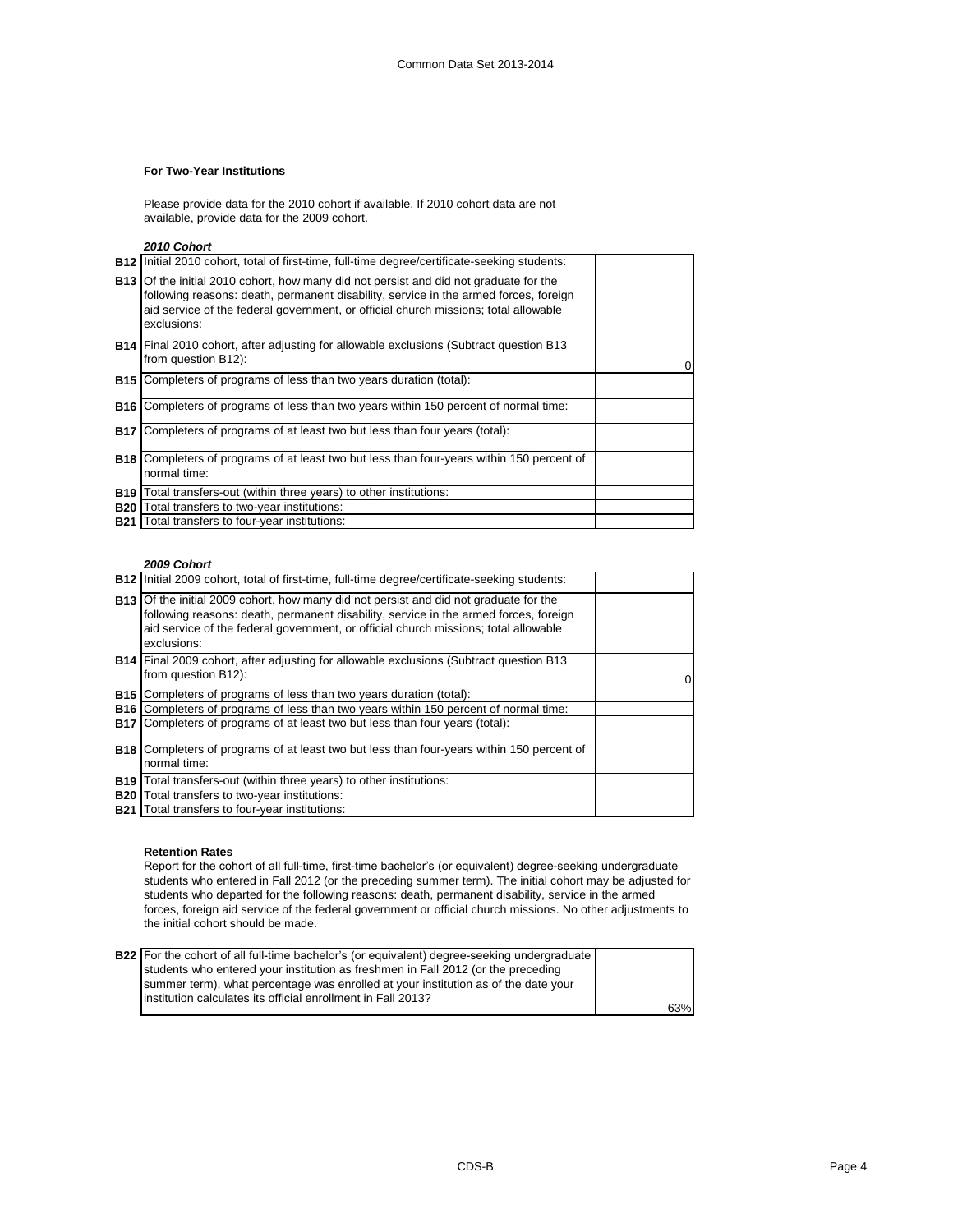# **C. FIRST-TIME, FIRST-YEAR (FRESHMAN) ADMISSION**

## **Applications**

**C1 First-time, first-year, (freshmen) students:** Provide the number of degree-seeking, first-time, first-year students who applied, were admitted, and enrolled (full- or part-time) in Fall 2013. Include early decision, early action, and students who began studies during summer in this cohort. Applicants should include only those students who fulfilled the requirements for consideration for admission (i.e., who completed actionable applications) and who have been notified of one of the following actions: admission, nonadmission, placement on waiting list, or application withdrawn (by applicant or institution). Admitted applicants should include wait-listed students who were subsequently offered admission.

| C <sub>1</sub> | Total first-time, first-year (freshman) men who applied               | 960  |
|----------------|-----------------------------------------------------------------------|------|
| C <sub>1</sub> | Total first-time, first-year (freshman) women who applied             | 1131 |
|                |                                                                       |      |
| C <sub>1</sub> | Total first-time, first-year (freshman) men who were admitted         | 378  |
| C <sub>1</sub> | Total first-time, first-year (freshman) women who were admitted       | 408  |
|                |                                                                       |      |
| C <sub>1</sub> | Total full-time, first-time, first-year (freshman) men who enrolled   | 212  |
| C <sub>1</sub> | Total part-time, first-time, first-year (freshman) men who enrolled   |      |
|                |                                                                       |      |
| C <sub>1</sub> | Total full-time, first-time, first-year (freshman) women who enrolled | 201  |
| C <sub>1</sub> | Total part-time, first-time, first-year (freshman) women who enrolled |      |

**C2 Freshman wait-listed students (students who met admission requirements but whose final admission was contingent on space availability)**

|                |                                                                     | Yes | No |
|----------------|---------------------------------------------------------------------|-----|----|
| C <sub>2</sub> | Do you have a policy of placing students on a waiting list?         |     |    |
| C <sub>2</sub> | If yes, please answer the questions below for Fall 2013 admissions: |     |    |
| C <sub>2</sub> | Number of qualified applicants offered a placed on waiting list     |     |    |
| C <sub>2</sub> | Number accepting a place on the waiting list                        |     |    |
| C <sub>2</sub> | Number of wait-listed students admitted                             |     |    |
| C <sub>2</sub> | Is your waiting list ranked?                                        |     |    |

- **C2** If yes, do you release that information to students?
- **C2** Do you release that information to school counselors?

## **Admission Requirements**

#### **C3 High school completion requirement**

| C <sub>3</sub> | High school diploma is required and GED is        |  |
|----------------|---------------------------------------------------|--|
|                | accepted                                          |  |
| C <sub>3</sub> | High school diploma is required and GED is not    |  |
|                | accepted                                          |  |
| C <sub>3</sub> | High school diploma or equivalent is not required |  |

### **C4 Does your institution require or recommend a general college-preparatory program for degreeseeking students?**

| C <sub>4</sub> | <b>IRequire</b>               |  |
|----------------|-------------------------------|--|
|                | <b>C4</b> Recommend           |  |
| C <sub>4</sub> | Neither require nor recommend |  |

**C5 Distribution of high school units required and/or recommended.** Specify the distribution of academic high school course units required and/or recommended of all or most degree-seeking students using Carnegie units (one unit equals one year of study or its equivalent). If you use a different system for calculating units, please convert.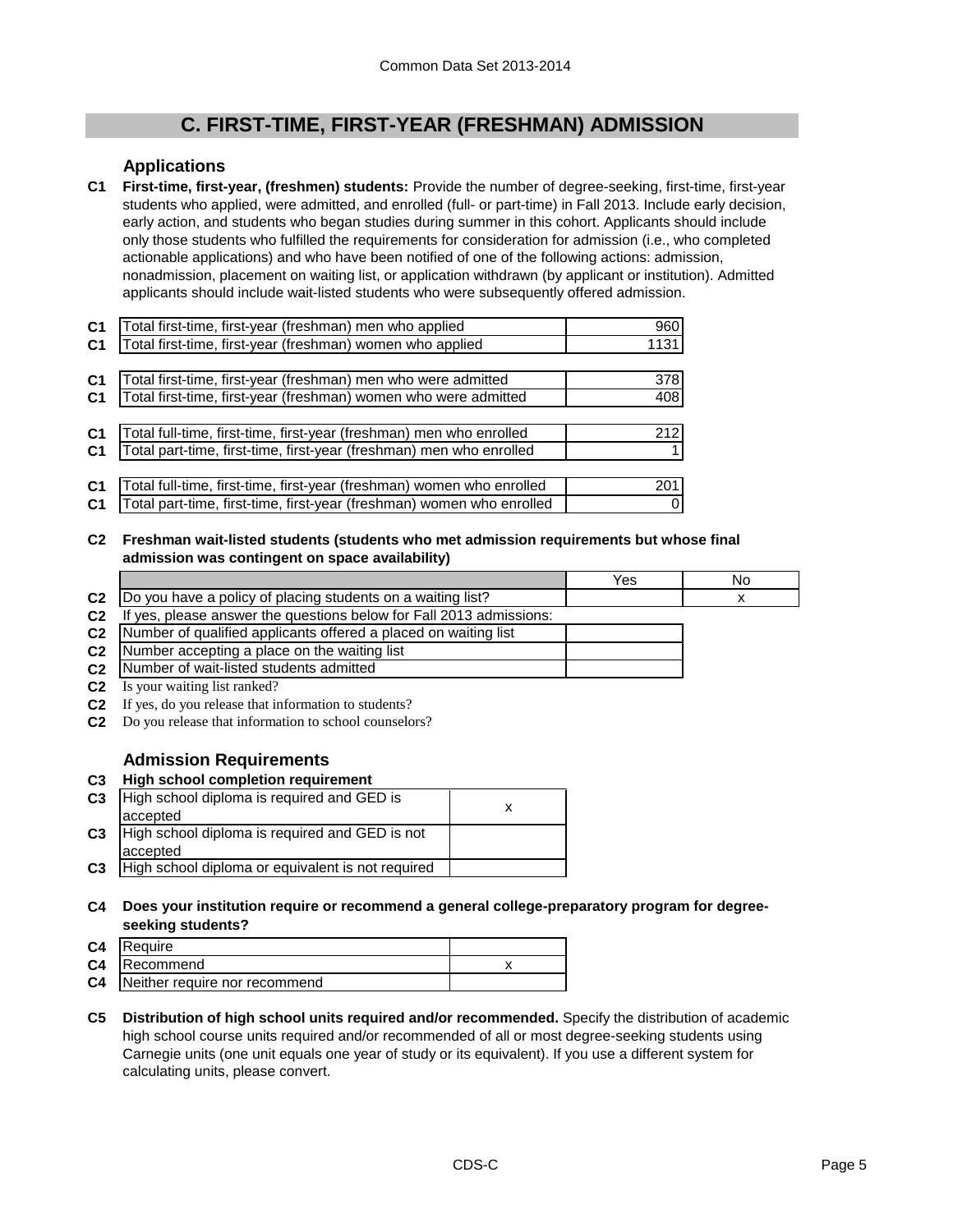| C <sub>5</sub> |                                                                  | <b>Units</b>    | <b>Units</b> |
|----------------|------------------------------------------------------------------|-----------------|--------------|
|                |                                                                  | <b>Required</b> | Recommended  |
| C <sub>5</sub> | Total academic units                                             | 26              |              |
| C <sub>5</sub> | English                                                          | 4               |              |
| C <sub>5</sub> | <b>Mathematics</b>                                               | 4               |              |
| C <sub>5</sub> | Science                                                          | 4               |              |
| C <sub>5</sub> | Of these, units that must be                                     |                 |              |
|                | lab                                                              |                 |              |
| C <sub>5</sub> | Foreign language                                                 | $\mathcal{P}$   |              |
| C <sub>5</sub> | Social studies                                                   | 4               |              |
| C <sub>5</sub> | History                                                          |                 |              |
| C <sub>5</sub> | Academic electives                                               | 5.5             |              |
| C <sub>5</sub> | <b>Computer Science</b>                                          |                 |              |
| C <sub>5</sub> | Visual/Performing Arts                                           | 1               |              |
| C <sub>5</sub> | Other (specify)                                                  | 1.5             |              |
|                | 1 unit of Physical Education & 0.5 units of Speech Communication |                 |              |

## **Basis for Selection**

**C6** Do you have an open admission policy, under which virtually all secondary school graduates or students with GED equivalency diplomas are admitted without regard to academic record, test scores, or other qualifications? If so, check which applies:

| C6             | Open admission policy as described above for all students         |  |
|----------------|-------------------------------------------------------------------|--|
| C <sub>6</sub> | Open admission policy as described above for most students, but-- |  |
| C6             | selective admission for out-of-state students                     |  |
| C <sub>6</sub> | selective admission to some programs                              |  |
| C6             | other (explain)                                                   |  |
|                |                                                                   |  |

### **C7 Relative importance of each of the following academic and nonacademic factors in first-time, firstyear, degree-seeking (freshman) admission decisions.**

| C7             |                                     | <b>Very Important</b> | Important | <b>Considered</b> | <b>Not Considered</b> |
|----------------|-------------------------------------|-----------------------|-----------|-------------------|-----------------------|
| C <sub>7</sub> | Academic                            |                       |           |                   |                       |
| C <sub>7</sub> | Rigor of secondary school<br>record |                       | X         |                   |                       |
| C7             | Class rank                          | X                     |           |                   |                       |
| C7             | Academic GPA                        | x                     |           |                   |                       |
| C7             | Standardized test scores            | x                     |           |                   |                       |
| C7             | <b>Application Essay</b>            |                       |           |                   | X                     |
| C7             | Recommendation(s)                   |                       | X         |                   |                       |
| C7             | Nonacademic                         |                       |           |                   |                       |
| C <sub>7</sub> | Interview                           |                       |           |                   | X                     |
| C <sub>7</sub> | <b>Extracurricular activities</b>   |                       |           | X                 |                       |
| C7             | Talent/ability                      |                       | X         |                   |                       |
| C7             | Character/personal qualities        |                       | X         |                   |                       |
| C7             | First generation                    |                       |           |                   | X                     |
| C7             | Alumni/ae relation                  |                       |           | X                 |                       |
| C7             | Geographical residence              |                       |           |                   | $\mathsf{x}$          |
| C7             | State residency                     |                       |           |                   | X                     |
| C7             | Religious<br>affiliation/commitment |                       |           | X                 |                       |
| C <sub>7</sub> | Racial/ethnic status                |                       |           |                   | X                     |
| C7             | Volunteer work                      |                       |           |                   | X                     |
| C7             | Work experience                     |                       |           |                   | X                     |
| C7             | evel of applicant's interest        |                       |           | X                 |                       |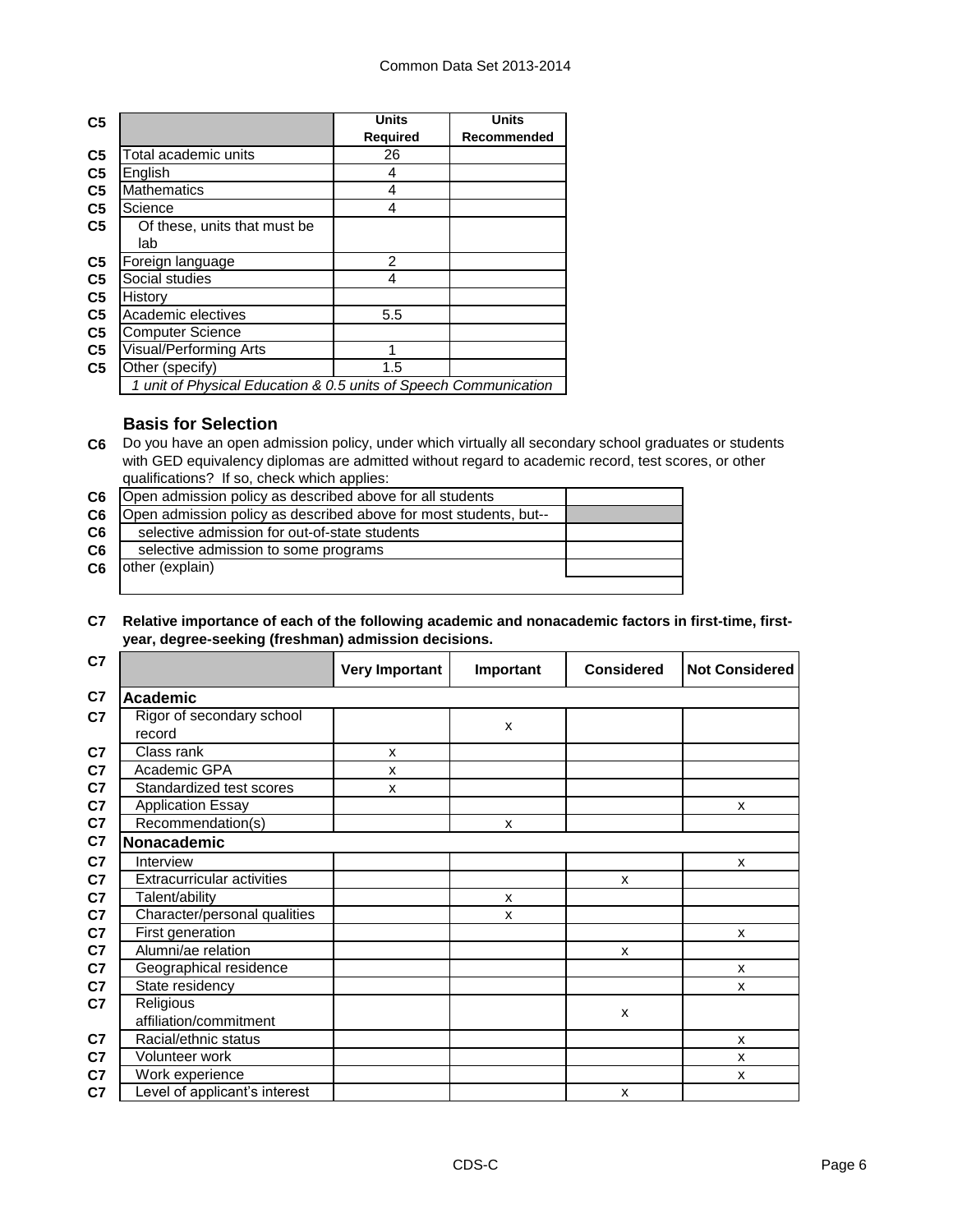## **SAT and ACT Policies**

| C8 | <b>Entrance exams</b> |  |
|----|-----------------------|--|
|----|-----------------------|--|

|                                                                            | Yes | No |
|----------------------------------------------------------------------------|-----|----|
| <b>C8A</b> Does your institution make use of SAT, ACT, or SAT Subject Test |     |    |
| scores in admission decisions for first-time, first-year, degree-          |     |    |
| seeking applicants?                                                        |     |    |

**C8A** If yes, place check marks in the appropriate boxes below to reflect your institution's policies for use in admission for Fall 2015.

| C8A |                                         | <b>ADMISSION</b> |           |                         |                    |             |
|-----|-----------------------------------------|------------------|-----------|-------------------------|--------------------|-------------|
| C8A |                                         | Require          | Recommend | <b>Require for Some</b> | <b>Consider if</b> | <b>Not</b>  |
|     |                                         |                  |           |                         | <b>Submitted</b>   | <b>Used</b> |
|     | C8A SAT or ACT                          |                  |           |                         |                    |             |
|     | <b>C8A ACT only</b>                     |                  |           |                         |                    |             |
|     | <b>C8A</b> SAT only                     |                  |           |                         |                    |             |
|     | <b>C8A</b> SAT and SAT Subject Tests or |                  |           |                         |                    |             |
|     | <b>ACT</b>                              |                  |           |                         |                    |             |
|     | <b>C8A SAT Subject Tests only</b>       |                  |           |                         |                    |             |

**C8B** If your institution will make use of the ACT in admission decisions for first-time, first-year, degree-seeking applicants for Fall 2015, please indicate which ONE of the following applies: (regardless of whether the writing score will be used in the admissions process):

**C8B** ACT with Writing Component required **ACT 100 AM RES** 2008

**C8B** ACT with Writing component recommended

**C8B** ACT with or without Writing component accepted

| х |  |
|---|--|
|   |  |
|   |  |
|   |  |

**C8C** Please indicate how your institution will use the SAT or ACT writing component; check all that apply:

- **C8C** For advising
- **C8C** In place of an application essay
- **C8C** As a validity check on the application essay

|  | C8C No college policy as of now |  |  |
|--|---------------------------------|--|--|
|  |                                 |  |  |

**C8C** Not using essay component

| C8C                                  | <b>SAT</b> essay | <b>ACT</b> essay |
|--------------------------------------|------------------|------------------|
| C8C For admission                    |                  |                  |
| C8C For placement                    |                  |                  |
| C8C For advising                     |                  |                  |
| C8C In place of an application essay |                  |                  |
| C8C As a validity check on the       |                  |                  |
| application essay                    |                  |                  |
| C8C No college policy as of now      |                  |                  |
| C8C Not using essay component        |                  |                  |

**C8D In addition**, does your institution use applicants' test scores for academic advising?

| C8D | 'es      | N. |
|-----|----------|----|
|     | $\cdots$ |    |

| <b>C8E</b> Latest date by which SAT or ACT scores must be received for fall-                           | 8/15 |
|--------------------------------------------------------------------------------------------------------|------|
| <b>Iterm</b> admission<br><b>C8E</b> Latest date by which SAT Subject Test scores must be received for | n/a  |
| Ifall-term admission                                                                                   |      |

**C8F** If necessary, use this space to clarify your test policies (e.g., if tests are recommended for some students, or if tests are not required of some students):

**C8G** Please indicate which tests your institution uses for placement (e.g., state tests):

| C8G SAT |                                  | x |  |
|---------|----------------------------------|---|--|
| C8G ACT |                                  | х |  |
|         | <b>C8G</b> SAT Subject Tests     |   |  |
| C8G AP  |                                  | х |  |
|         | C8G CLEP                         | x |  |
|         | <b>C8G</b> Institutional Exam    |   |  |
|         | <b>C8G</b> State Exam (specify): |   |  |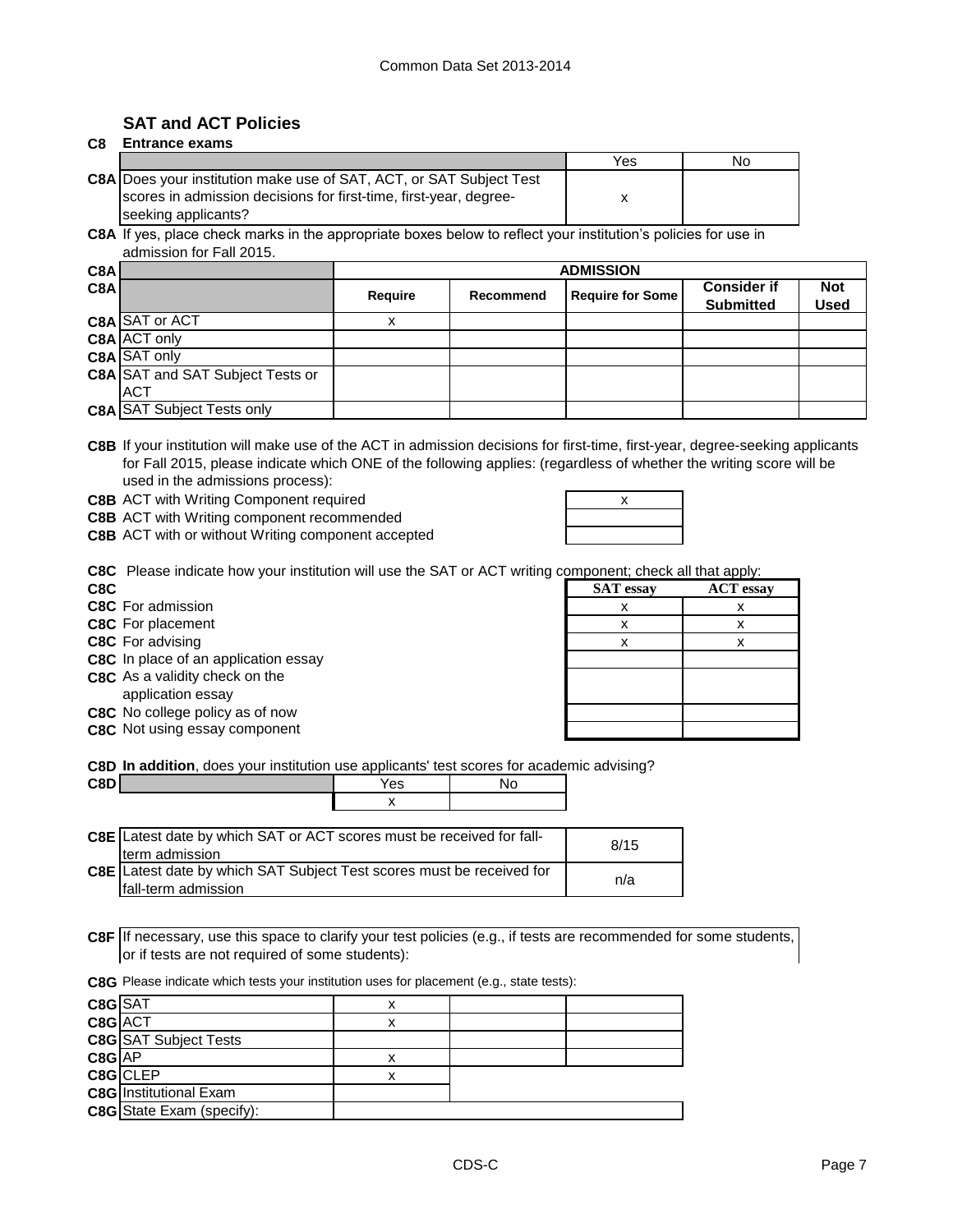## **Freshman Profile**

Provide percentages for ALL enrolled, degree-seeking, full-time and part-time, first-time, first-year (freshman) students enrolled in Fall 2013, including students who began studies during summer, international students/nonresident aliens, and students admitted under special arrangements.

**C9 Percent and number of first-time, first-year (freshman) students enrolled in Fall 2013 who submitted national standardized (SAT/ACT) test scores. Include information for ALL enrolled, degree-seeking, first-time, first-year (freshman) students who submitted test scores. Do not include partial test scores (e.g., mathematics scores but not critical reading for a category of students) or combine other standardized test results (such as TOEFL) in this item. Do not convert SAT scores to ACT scores and vice versa. The 25th percentile is the score that 25 percent scored at or below; the 75th percentile score is the one that 25 percent scored at or above.**

| C9 | <b>Percent submitting SAT scores</b> | 64% Number submitting SAT scores | 2661 |
|----|--------------------------------------|----------------------------------|------|
| C9 | <b>Percent submitting ACT scores</b> | 68% Number submitting ACT scores | 2821 |

| C <sub>9</sub> |                             | 25th Percentile | 75th Percentile |
|----------------|-----------------------------|-----------------|-----------------|
| C <sub>9</sub> | <b>SAT Critical Reading</b> | 450             | 550             |
| C9             | <b>SAT Math</b>             | 480             | 560             |
|                | <b>SAT Writing</b>          | 430             | 530             |
|                | <b>SAT Essay</b>            |                 |                 |
| C <sub>9</sub> | <b>ACT Composite</b>        | 20              | 25              |
| C <sub>9</sub> | <b>ACT Math</b>             | 19              | 25              |
| C <sub>9</sub> | <b>ACT English</b>          | 18              | 25              |
| C <sub>9</sub> | <b>ACT Writing</b>          | 18              | 23              |

**C9** Percent of first-time, first-year (freshman) students with scores in each range:

| C9             |                         | <b>SAT Critical</b>  |                    |                    |
|----------------|-------------------------|----------------------|--------------------|--------------------|
|                |                         | Reading              | <b>SAT Math</b>    | <b>SAT Writing</b> |
| C <sub>9</sub> | 700-800                 | 1.50%                | 1.50%              | 1.88%              |
| C9             | 600-699                 | 11.28%               | 14.29%             | 9.40%              |
| C9             | 500-599                 | 39.85%               | 49.62%             | 29.32%             |
| C <sub>9</sub> | 400-499                 | 38.73%               | 31.58%             | 47.37%             |
| C <sub>9</sub> | 300-399                 | 7.89%                | 3.01%              | 12.03%             |
| C <sub>9</sub> | 200-299                 | 0.75%                | $0.00\%$           | $0.00\%$           |
|                | Totals should = 100%    | 100.00%              | 100.00%            | 100.00%            |
| C9             |                         | <b>ACT Composite</b> | <b>ACT</b> English | <b>ACT Math</b>    |
| C <sub>9</sub> | 30-36                   | 3.90%                | 6.74%              | 2.14%              |
| C <sub>9</sub> | 24-29                   | 37.94%               | 27.31%             | 43.26%             |
| C9             | 18-23                   | 50.00%               | 43.26%             | 41.13%             |
| C <sub>9</sub> | 12-17                   | 8.16%                | 22.34%             | 13.12%             |
| C <sub>9</sub> | $6 - 11$                | $0.00\%$             | 0.35%              | $0.00\%$           |
| C9             | Below 6                 | $0.00\%$             | $0.00\%$           | 0.35%              |
|                | Totals should = $100\%$ | 100.00%              | 100.00%            | 100.00%            |

**C10** Percent of all degree-seeking, first-time, first-year (freshman) students who had high school class rank within each of the following ranges (report information for those students from whom you collected high school rank information).

| <b>C10</b> Percent in top tenth of high school graduating class                           | 19% |                           |
|-------------------------------------------------------------------------------------------|-----|---------------------------|
| C10 Percent in top quarter of high school graduating class                                | 56% |                           |
| C10 Percent in top half of high school graduating class                                   |     | $83\%$ Top half +         |
| C10 Percent in bottom half of high school graduating class                                |     | 17% bottom half = $100\%$ |
| C10 Percent in bottom quarter of high school graduating class                             | 3%  |                           |
| C10 Percent of total first-time, first-year (freshmen) students who submitted high school |     |                           |
| class rank:                                                                               |     | 84%                       |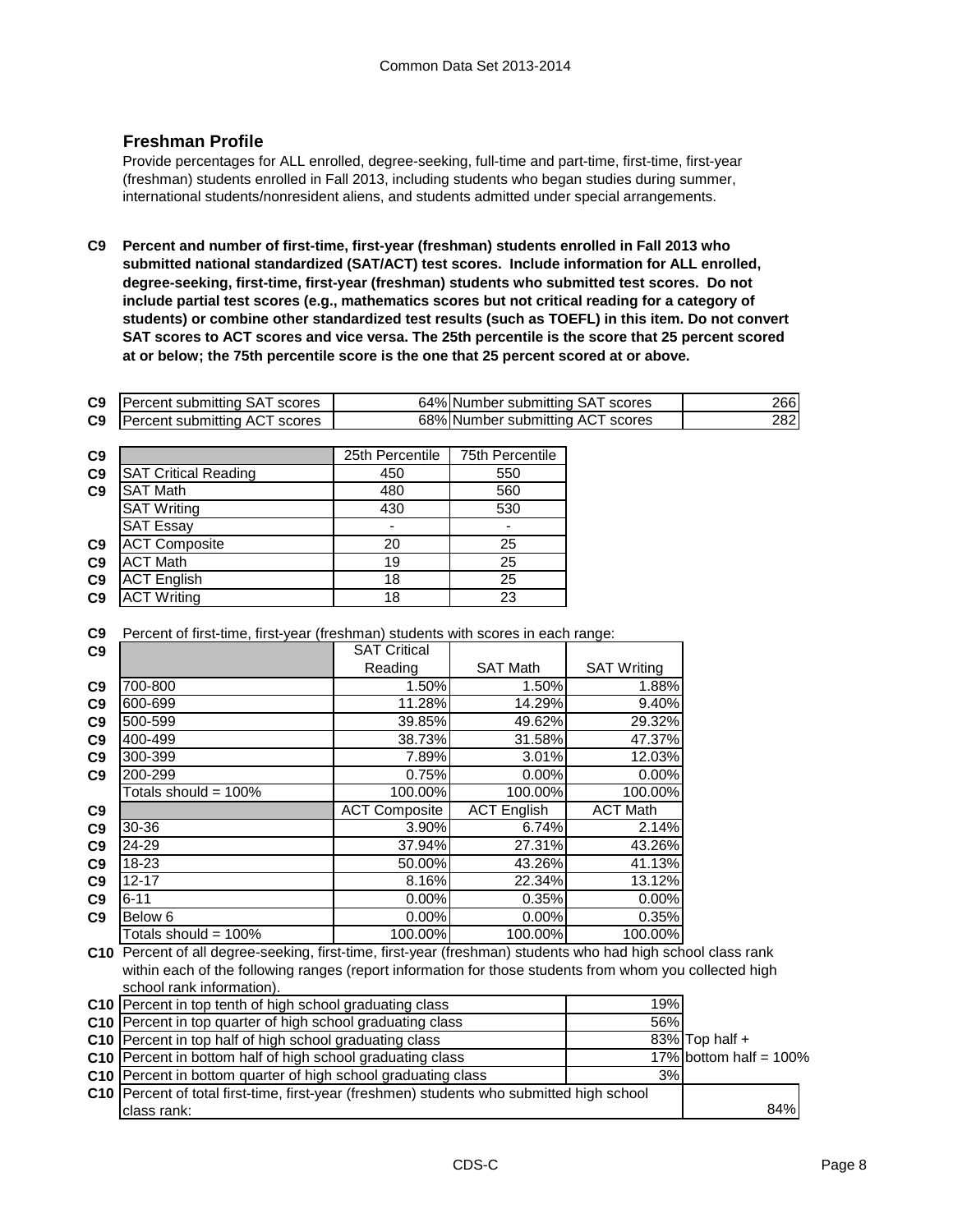**C11** Percentage of all enrolled, degree-seeking, first-time, first-year (freshman) students who had high school grade-point averages within each of the following ranges (using 4.0 scale). Report information only for those students from whom you collected high school GPA.

| C11 Percent who had GPA of 3.75 and higher    | 53.85%  |
|-----------------------------------------------|---------|
| C11 Percent who had GPA between 3.50 and 3.74 | 17.62%  |
| C11 Percent who had GPA between 3.25 and 3.49 | 10.17%  |
| C11 Percent who had GPA between 3.00 and 3.24 | 8.68%   |
| C11 Percent who had GPA between 2.50 and 2.99 | 6.95%   |
| C11 Percent who had GPA between 2.0 and 2.49  | 2.73%   |
| C11 Percent who had GPA between 1.0 and 1.99  | 0.00%   |
| C11 Percent who had GPA below 1.0             | 0.00%   |
| Totals should = 100%                          | 100.00% |
|                                               |         |

| C12 Average high school GPA of all degree-seeking, first-time, first-year<br>(freshman) students who submitted GPA: | 3.631  |
|---------------------------------------------------------------------------------------------------------------------|--------|
| C12   Percent of total first-time, first-year (freshman) students who<br>submitted high school GPA:                 | 97.00% |

## **Admission Policies**

## **C13 Application Fee**

| C <sub>13</sub> |                                                             | Yes | N٥ |
|-----------------|-------------------------------------------------------------|-----|----|
|                 | C13 Does your institution have an<br>application fee?       |     |    |
|                 | C13 Amount of application fee:                              |     |    |
| C <sub>13</sub> |                                                             | Yes | N٥ |
|                 | C13 Can it be waived for applicants<br>with financial need? |     |    |

**C13** If you have an application fee and an on-line application option,

**C13** Same fee:

| x |
|---|
|   |

| C <sub>13</sub> Free:    |
|--------------------------|
| C <sub>13</sub> Reduced: |

| C <sub>13</sub> |                                                                                     | Yes | NΩ |
|-----------------|-------------------------------------------------------------------------------------|-----|----|
|                 | C13 Can on-line application fee be<br>waived for applicants with<br>financial need? |     |    |

#### **C14 Application closing date**

| C <sub>14</sub> |                                             | Yes | N٥ |
|-----------------|---------------------------------------------|-----|----|
|                 | C14 Does your institution have an           |     |    |
|                 | application closing date?                   |     |    |
|                 | <b>C14</b> Application closing date (fall): |     |    |
|                 | C14 Priority date:                          |     |    |

| C <sub>15</sub> |                                                                                     | Yes | Nο |
|-----------------|-------------------------------------------------------------------------------------|-----|----|
|                 | C15 Are first-time, first-year students accepted for terms other than<br>lthe fall? |     |    |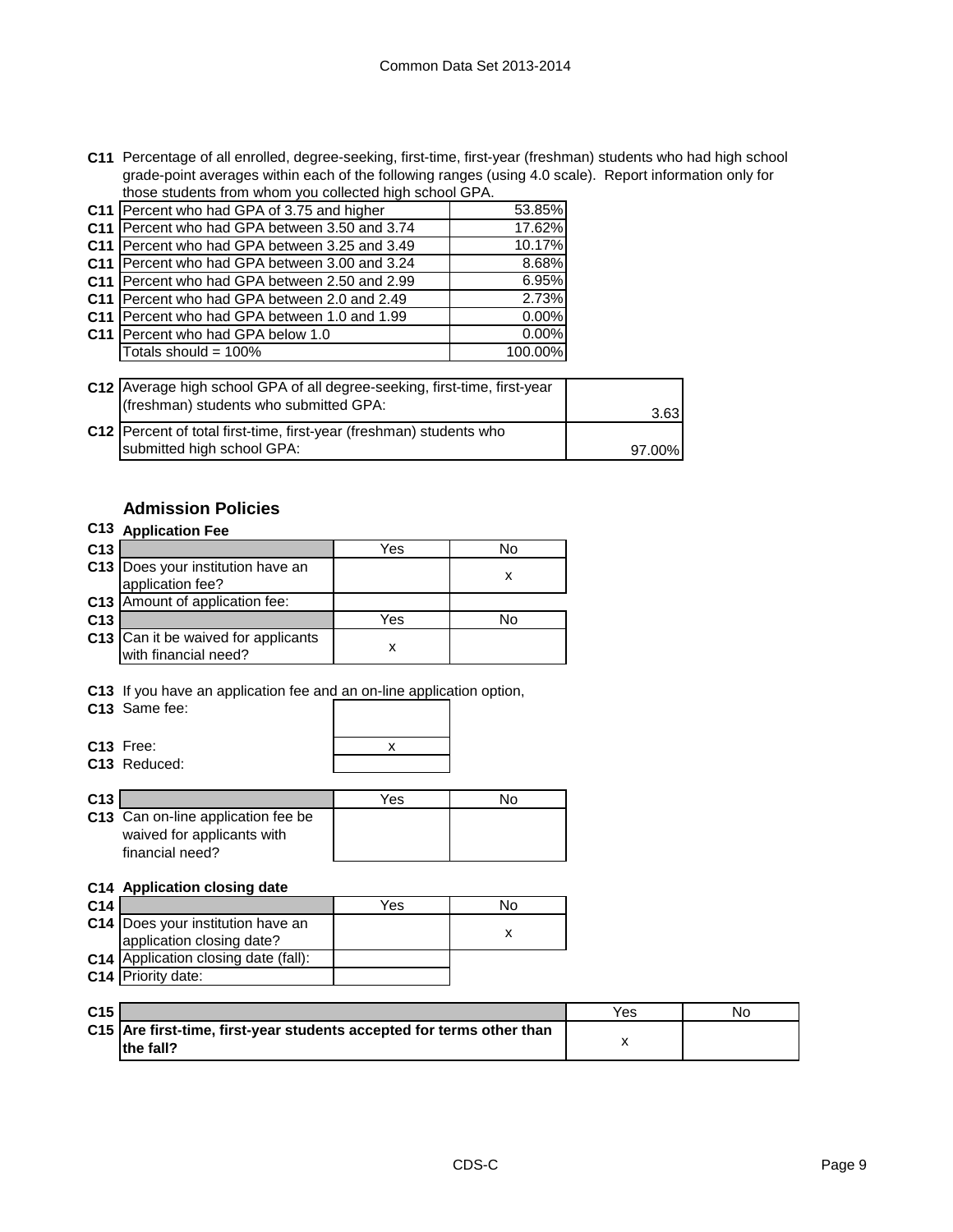## **C16 Notification to applicants of admission decision sent** *(fill in one only)*

| C16 On a rolling basis beginning<br>(data): | 9/1 |
|---------------------------------------------|-----|
| $C16$ By (date):                            |     |
| C16 Other:                                  |     |
|                                             |     |

## **C17 Reply policy for admitted applicants** *(fill in one only)*

| C17 Must reply by (date):     |   |                                                                                 |
|-------------------------------|---|---------------------------------------------------------------------------------|
| No set date:                  | х |                                                                                 |
| Must reply by May 1 or within |   |                                                                                 |
| weeks if notified             |   |                                                                                 |
| thereafter                    |   |                                                                                 |
| :Dther                        |   |                                                                                 |
|                               |   |                                                                                 |
|                               |   | none                                                                            |
| Amount of housing deposit:    |   | 100.00                                                                          |
|                               |   |                                                                                 |
| Yes, in full                  | х |                                                                                 |
| Yes, in part                  |   |                                                                                 |
| No                            |   |                                                                                 |
|                               |   | Deadline for housing deposit (MM/DD):<br>Refundable if student does not enroll? |

#### **C18 Deferred admission**

| C <sub>18</sub> |                                                                                             |           | Yes | No |
|-----------------|---------------------------------------------------------------------------------------------|-----------|-----|----|
|                 | <b>C18</b> Does your institution allow students to postpone enrollment after<br>ladmission? |           |     |    |
|                 | C18 If yes, maximum period of postponement:                                                 | 12 months |     |    |

#### **C19 Early admission of high school students**

| C19 |                                                                                      | Yes | No. |
|-----|--------------------------------------------------------------------------------------|-----|-----|
|     | <b>C19</b> IDoes your institution allow high school students to enroll as full-time. |     |     |
|     | Ifirst-time, first-year (freshman) students one year or more before                  |     |     |
|     | high school graduation?                                                              |     |     |
|     |                                                                                      |     |     |

**C20 Common Application Question removed from CDS.** (Initiated during 2006-2007 cycle) Question removed from CDS.

## **Early Decision and Early Action Plans**

# **C21 Early Decision**

| C <sub>21</sub> |                                                                         | Yes | No. |
|-----------------|-------------------------------------------------------------------------|-----|-----|
| C <sub>21</sub> | Does your institution offer an early decision plan (an admission plan   |     |     |
|                 | that permits students to apply and be notified of an admission          |     |     |
|                 | decision well in advance of the regular notification date and that asks |     | X   |
|                 | students to commit to attending if accepted) for first-time, first-year |     |     |
|                 | (freshman) applicants for fall enrollment?                              |     |     |
| C <sub>21</sub> | If "yes," please complete the following:                                |     |     |
| C <sub>21</sub> | First or only early decision plan closing date                          |     |     |
|                 | C21 First or only early decision plan notification date                 |     |     |
| C <sub>21</sub> | Other early decision plan closing date                                  |     |     |
|                 | C21 Other early decision plan notification date                         |     |     |
|                 | C21 For the Fall 2013 entering class:                                   |     |     |
| C <sub>21</sub> | Number of early decision applications received by your institution      |     |     |
| C <sub>21</sub> | Number of applicants admitted under early decision plan                 |     |     |
| C <sub>21</sub> | Please provide significant details about your early decision plan:      |     |     |
|                 |                                                                         |     |     |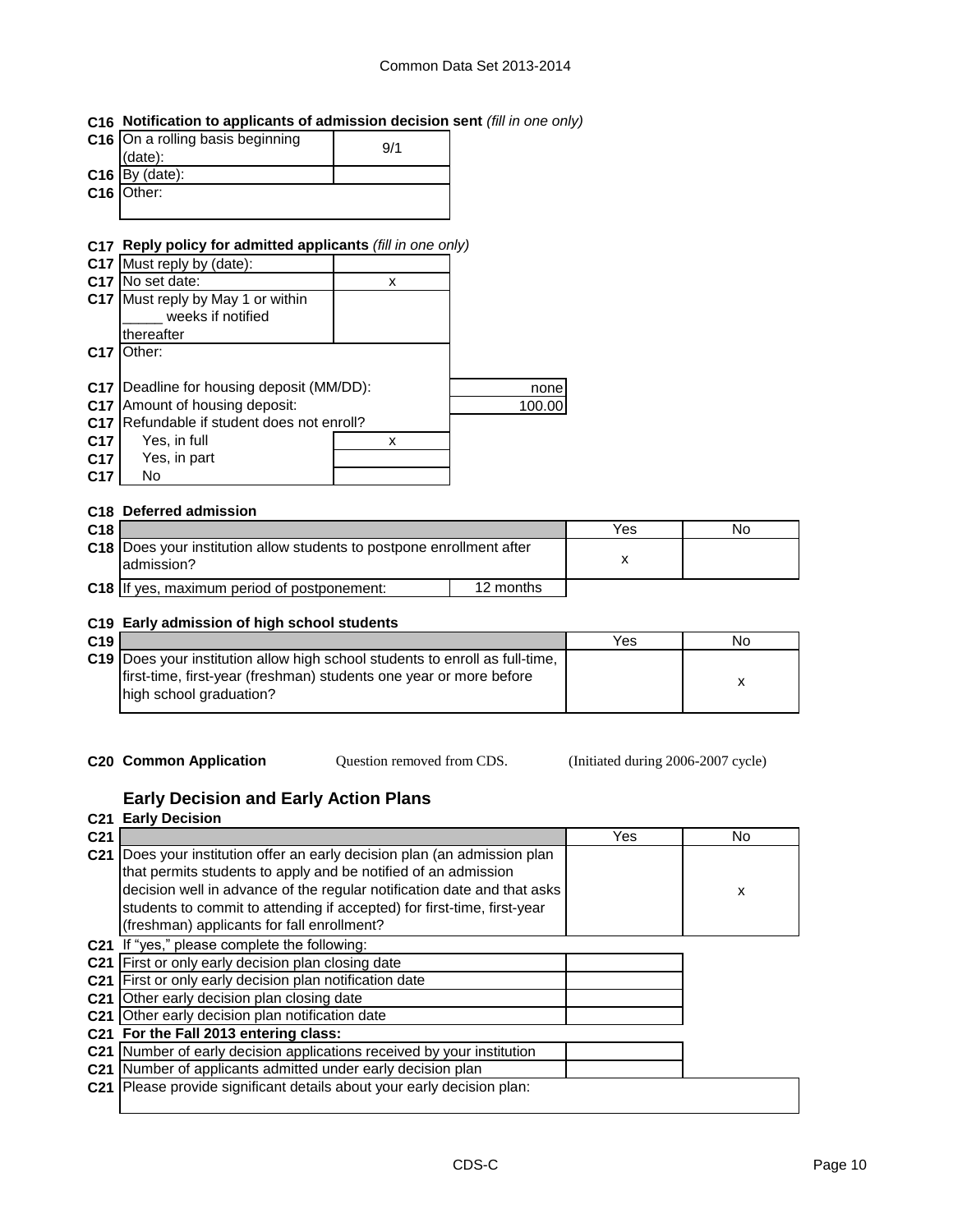|                 | C22 Early action                                                                                                                                                                                                  |       |    |
|-----------------|-------------------------------------------------------------------------------------------------------------------------------------------------------------------------------------------------------------------|-------|----|
| C <sub>22</sub> |                                                                                                                                                                                                                   | Yes   | No |
|                 | C22 Do you have a nonbinding early action plan whereby students are<br>notified of an admission decision well in advance of the regular<br>notification date but do not have to commit to attending your college? | x     |    |
|                 | C22 If "yes," please complete the following:                                                                                                                                                                      |       |    |
|                 | C22 Early action closing date                                                                                                                                                                                     | 12/13 |    |
|                 | C22 Early action notification date                                                                                                                                                                                | 12/13 |    |
|                 |                                                                                                                                                                                                                   |       |    |

**C22** Is your early action plan a "restrictive" plan under which you limit students from applying to other early plans?

| 0.22                       | es |  |
|----------------------------|----|--|
| <b>C<sub>22</sub></b><br>. |    |  |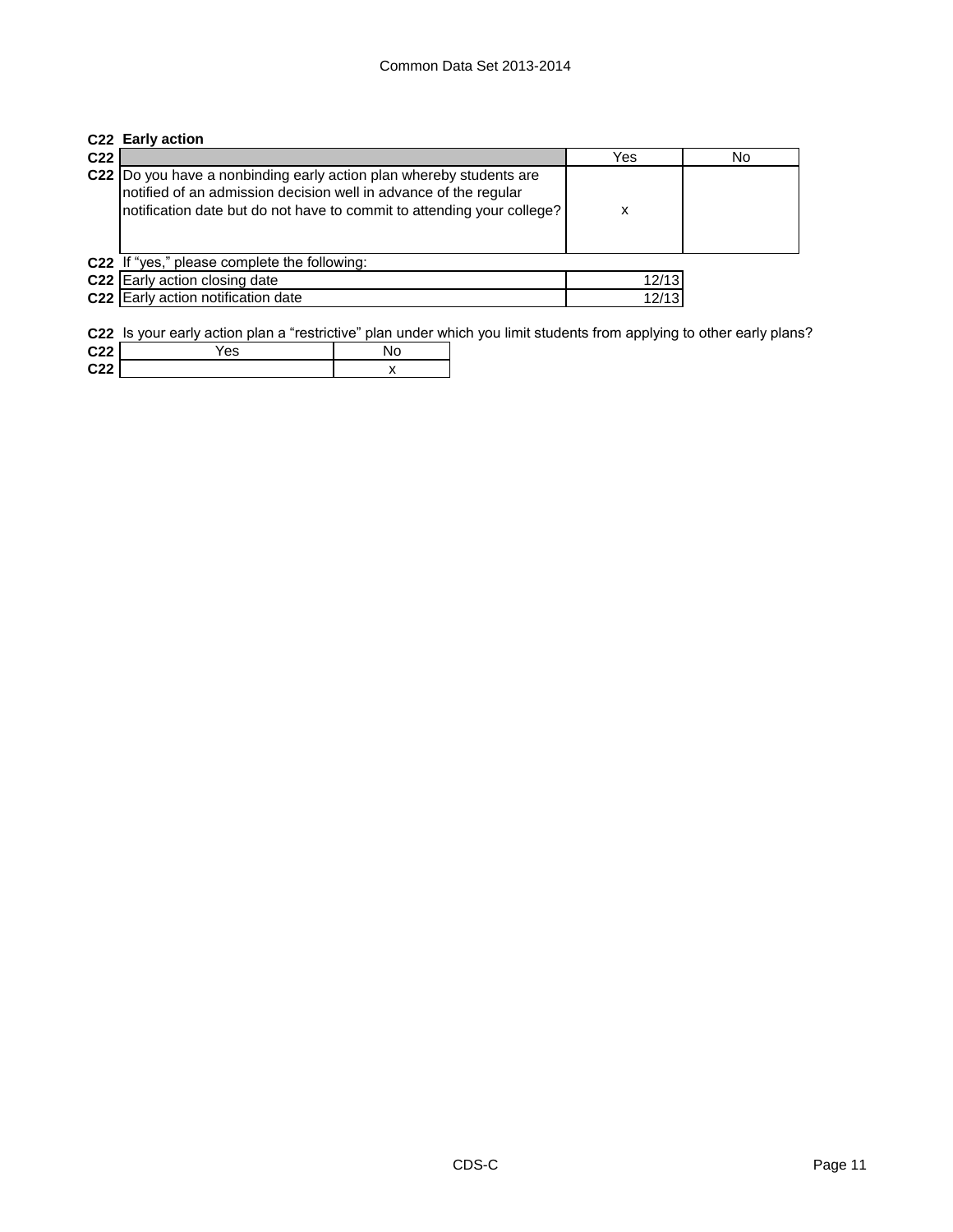# **D. TRANSFER ADMISSION**

## **Fall Applicants**

| D <sub>1</sub> |                                                                                                                                                             | Yes | No |
|----------------|-------------------------------------------------------------------------------------------------------------------------------------------------------------|-----|----|
| D1             | Does your institution enroll transfer students? (If no,<br>please skip to Section E)                                                                        |     |    |
| D1             | If yes, may transfer students earn advanced standing credit<br>by transferring credits earned from course work completed<br>at other colleges/universities? |     |    |

**D2** Provide the number of students who applied, were admitted, and enrolled as degree-seeking transfer students in Fall 2013.

| D <sub>2</sub> |       | Applicants | Admitted<br>Applicants | Enrolled<br>Applicants |
|----------------|-------|------------|------------------------|------------------------|
| D <sub>2</sub> | Men   | 172        | 82                     | 59                     |
| D <sub>2</sub> | Women | 233        | 100                    | 80                     |
| D <sub>2</sub> | 'otal | 405        | 182                    | 139                    |

## **Application for Admission**

**D3** Indicate terms for which transfers may enroll:

| D <sub>3</sub> | Fall   | × |
|----------------|--------|---|
| D <sub>3</sub> | Winter |   |
| D <sub>3</sub> | Spring | × |
| D <sub>3</sub> | Summer |   |

| D4 |                                                                                                                         | Yes | N٥ |
|----|-------------------------------------------------------------------------------------------------------------------------|-----|----|
| D4 | Must a transfer applicant have a minimum number of<br>credits completed or else must apply as an entering<br>lfreshman? | x   |    |
| D4 | If yes, what is the minimum number of credits and the unit<br>of measure?                                               | 24  |    |

**D5** Indicate all items required of transfer students to apply for admission:

| D <sub>5</sub> |                                                         | Required of All | Recommended<br>of All | Recommended<br>of Some | Required of Some | Not Required |
|----------------|---------------------------------------------------------|-----------------|-----------------------|------------------------|------------------|--------------|
| D <sub>5</sub> | High school transcript                                  |                 |                       |                        |                  |              |
| D <sub>5</sub> | College transcript(s)                                   |                 |                       |                        |                  |              |
| D <sub>5</sub> | Essay or personal<br>statement                          |                 |                       |                        | х                |              |
| D5             | Interview                                               |                 |                       |                        |                  |              |
| D <sub>5</sub> | Standardized test scores                                |                 |                       |                        |                  |              |
| D <sub>5</sub> | Statement of good standing<br>from prior institution(s) |                 |                       |                        | х                |              |

| <b>D6</b> If a minimum high school grade point average is required of |      |
|-----------------------------------------------------------------------|------|
| transfer applicants, specify (on a 4.0 scale):                        | 2.00 |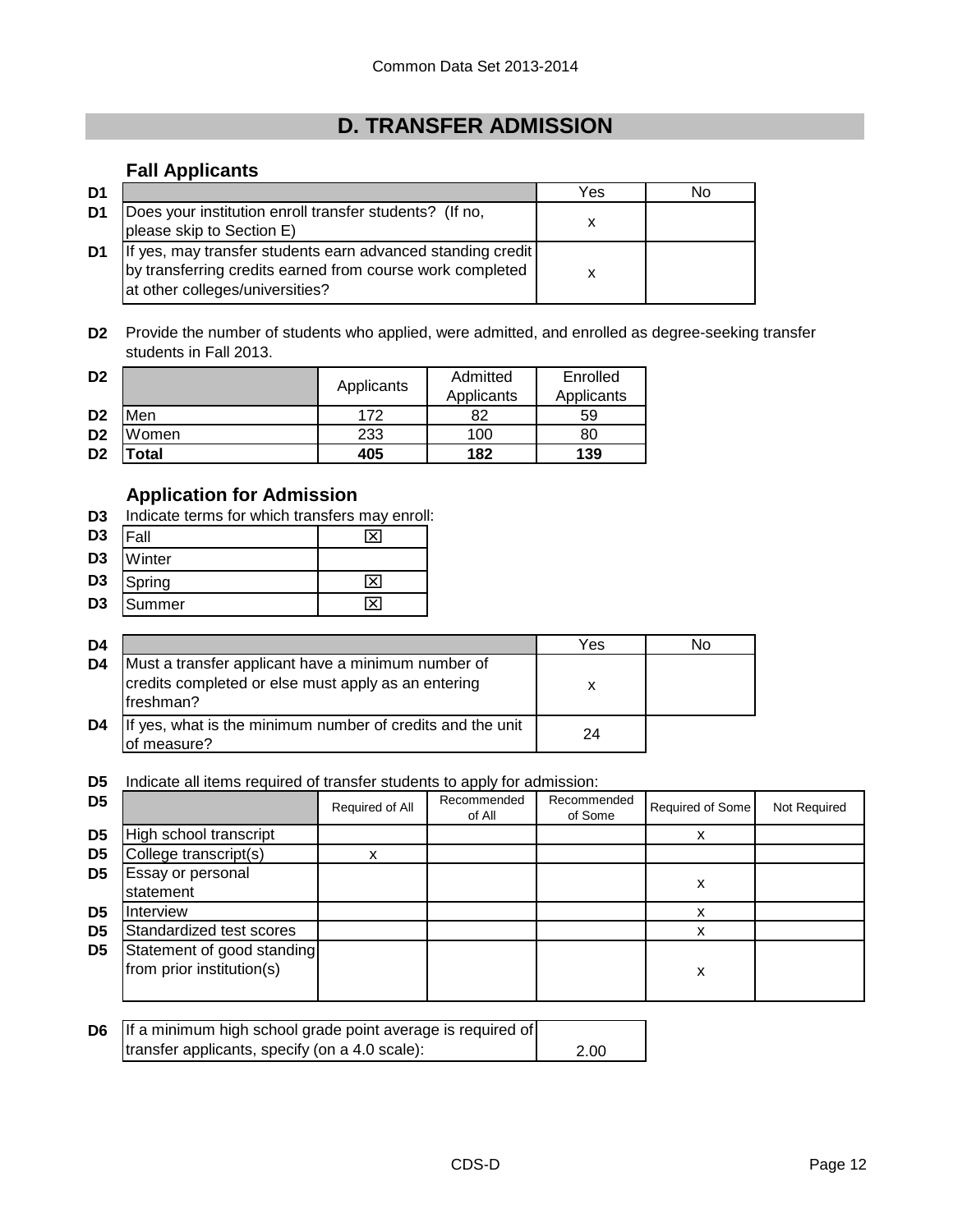## Common Data Set 2013-2014

| <b>D7</b> If a minimum college grade point average is required of |      |
|-------------------------------------------------------------------|------|
| transfer applicants, specify (on a 4.0 scale):                    | 2.00 |

**D8** List any other application requirements specific to transfer applicants: Transfer students must submit their final high school transcripts and official ACT or SAT scores if they have less than 24 transferable hours.

**D9** List application priority, closing, notification, and candidate reply dates for transfer students. If applications are reviewed on a continuous or rolling basis, place a check mark in the "Rolling admission" column.

| D <sub>9</sub> |        | <b>Priority Date</b> | <b>Closing Date</b> | <b>Notification Date</b> | <b>Reply Date</b> | Rolling<br>Admission |
|----------------|--------|----------------------|---------------------|--------------------------|-------------------|----------------------|
| D <sub>9</sub> | Fall   |                      |                     |                          |                   |                      |
| D <sub>9</sub> | Winter |                      |                     |                          |                   |                      |
| D <sub>9</sub> | Spring |                      |                     |                          |                   |                      |
| D <sub>9</sub> | Summer |                      |                     |                          |                   |                      |

| <b>D10</b> |                                                                 | Yes | No |
|------------|-----------------------------------------------------------------|-----|----|
|            | <b>D10</b> Does an open admission policy, if reported, apply to |     |    |
|            | transfer students?                                              |     |    |

**D11** Describe additional requirements for transfer admission, if applicable:

## **Transfer Credit Policies**

your institution to earn a bachelor's degree:

| <b>D12</b> Report the lowest grade earned for any course that may be |  |
|----------------------------------------------------------------------|--|
| transferred for credit:                                              |  |

| D <sub>13</sub> |                                                             | Number | Unit Type |
|-----------------|-------------------------------------------------------------|--------|-----------|
|                 | <b>D13</b> Maximum number of credits or courses that may be |        | semester  |
|                 | Itransferred from a two-year institution:                   | 66     | hours     |

| D <sub>14</sub> |                                                                                                                | Number | Unit Type         |
|-----------------|----------------------------------------------------------------------------------------------------------------|--------|-------------------|
|                 | D14 Maximum number of credits or courses that may be<br>transferred from a four-year institution:              | 94     | semester<br>hours |
|                 | D15 Minimum number of credits that transfers must complete at<br>your institution to earn an associate degree: | N/A    |                   |
|                 | <b>D16</b> Minimum number of credits that transfers must complete at<br>$\mathbf{I}$                           | 31     |                   |

**D17** Describe other transfer credit policies: \*Must complete a minimum of 25 percent of the semester hours at Hardin-Simmons University with at least six advanced hours in major and three advanced hours in minor. A student may petition to transfer no more than two courses with grades of D, provided the resulting overall GPA is 2.0 or higher.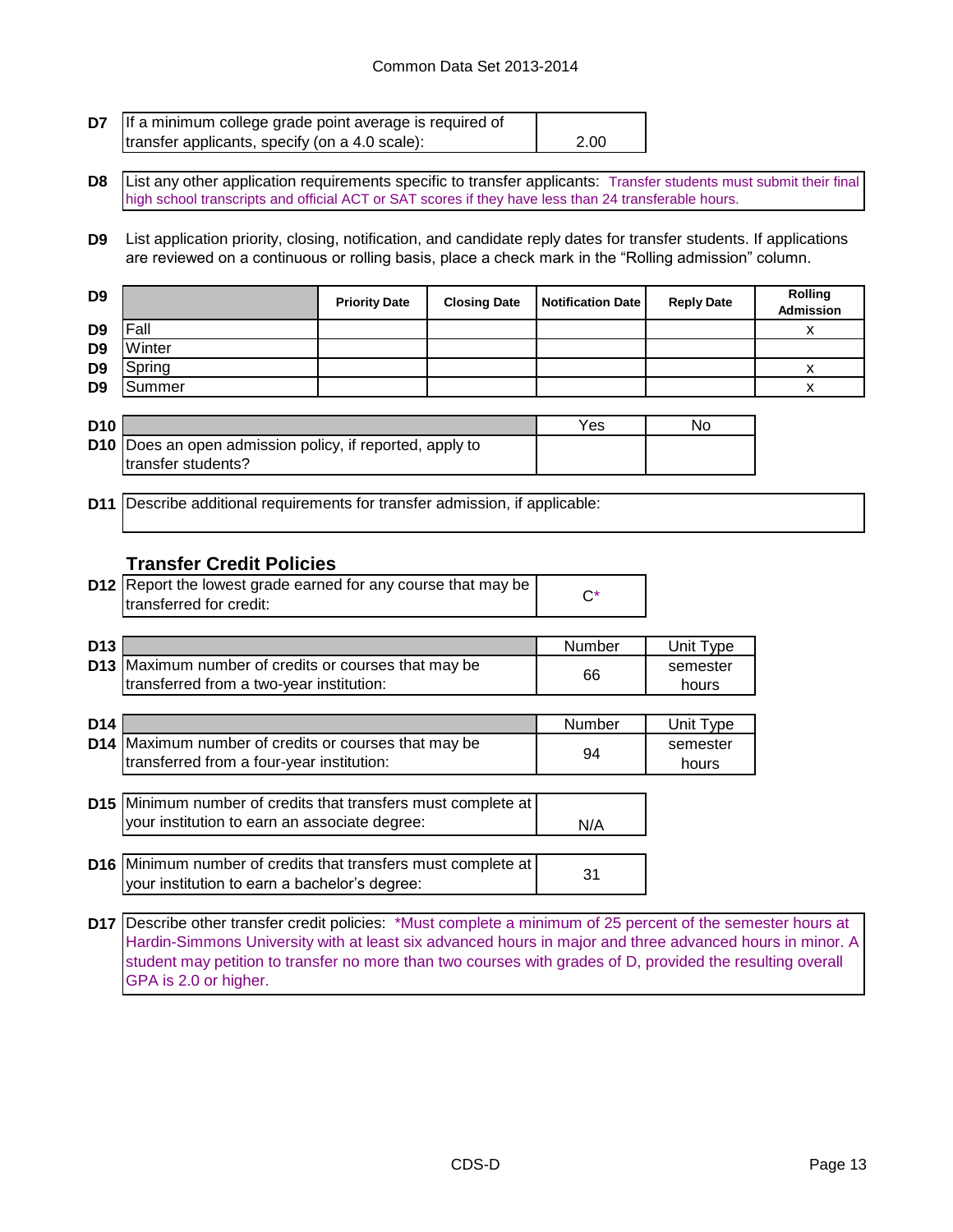# **E. ACADEMIC OFFERINGS AND POLICIES**

**E1 Special study options:** Identify those programs available at your institution. Refer to the glossary for definitions.

| E <sub>1</sub> | Accelerated program                 | X |
|----------------|-------------------------------------|---|
| E <sub>1</sub> | Cooperative education program       |   |
| E <sub>1</sub> | Cross-registration                  | X |
| E1             | Distance learning                   | X |
| E <sub>1</sub> | Double major                        | X |
| E <sub>1</sub> | Dual enrollment                     | X |
| E1             | English as a Second Language (ESL)  |   |
| E <sub>1</sub> | Exchange student program (domestic) |   |
| E <sub>1</sub> | External degree program             |   |
| E <sub>1</sub> | Honors Program                      | X |
| E <sub>1</sub> | Independent study                   | X |
| E <sub>1</sub> | Internships                         | X |
| E <sub>1</sub> | Liberal arts/career combination     |   |
| E <sub>1</sub> | Student-designed major              |   |
| E <sub>1</sub> | Study abroad                        | X |
| E <sub>1</sub> | Teacher certification program       | X |
| E <sub>1</sub> | Weekend college                     |   |
| E <sub>1</sub> | Other (specify):                    |   |
|                |                                     |   |

**E2 This question has been removed from the Common Data Set.**

#### **E3 Areas in which all or most students are required to complete some course work prior to graduation:**

|                | work prior to graduation.                                           |   |
|----------------|---------------------------------------------------------------------|---|
| E <sub>3</sub> | Arts/fine arts                                                      |   |
| E <sub>3</sub> | <b>Computer literacy</b>                                            | ◡ |
| E <sub>3</sub> | English (including composition)                                     | ∨ |
| E <sub>3</sub> | Foreign languages                                                   |   |
| E3             | History                                                             |   |
| E <sub>3</sub> | <b>Humanities</b>                                                   |   |
| E <sub>3</sub> | <b>Mathematics</b>                                                  |   |
| E <sub>3</sub> | Philosophy                                                          |   |
| E <sub>3</sub> | Sciences (biological or physical)                                   |   |
| E3             | Social science                                                      |   |
| E3             | Bible (2 semesters) & writing proficiency exam<br>Other (describe): |   |
|                |                                                                     |   |

**Library Collections: The CDS Publishers will collect library data again when a new Academic Libraries Survey is in place.**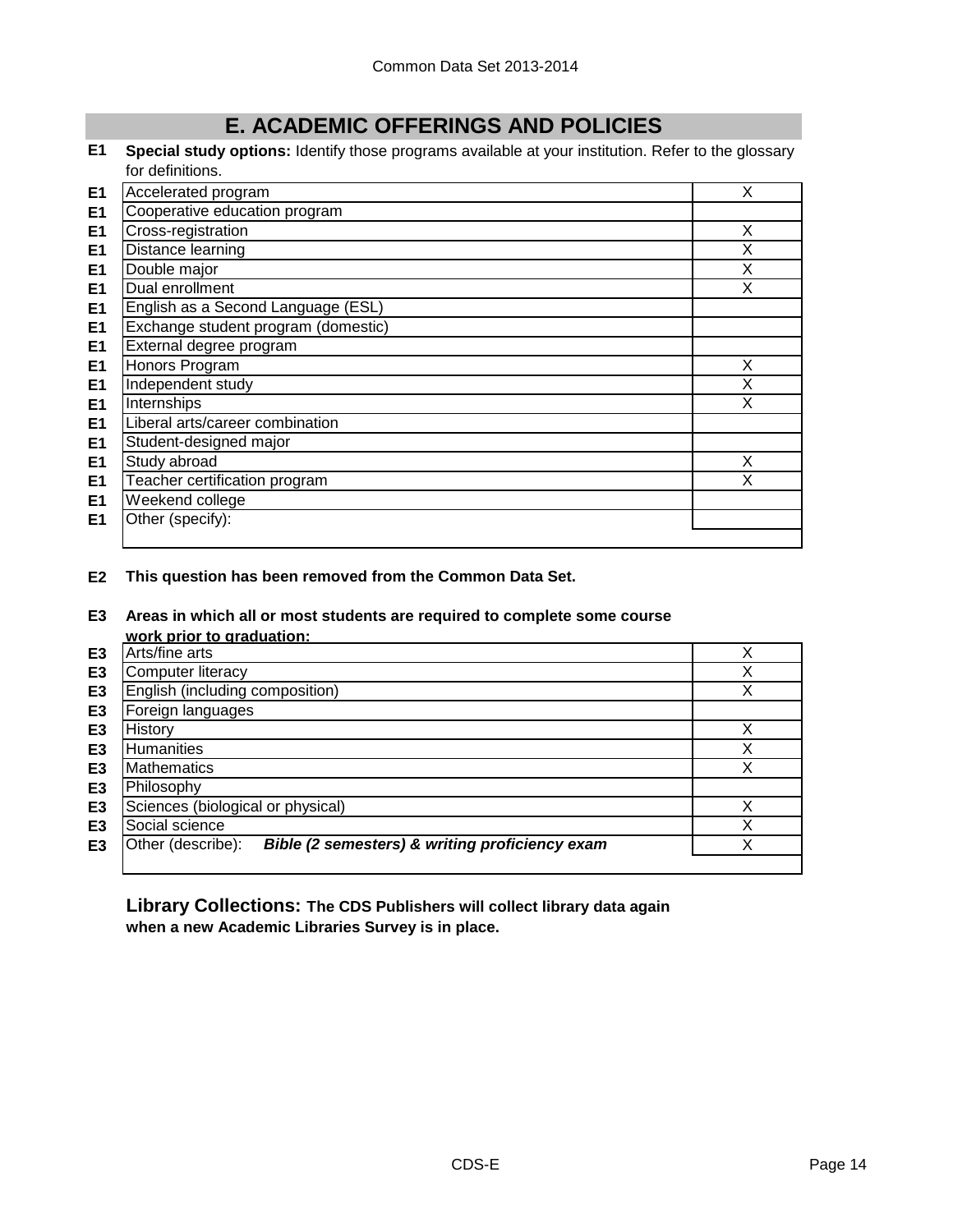# **F. STUDENT LIFE**

**F1** Percentages of first-time, first-year (freshman) degree-seeking students and degree-seeking undergraduates enrolled in Fall 2013 who fit the following categories:

| F <sub>1</sub> |                                                     | First-time, first-year |                |
|----------------|-----------------------------------------------------|------------------------|----------------|
|                |                                                     | (freshman)             | Undergraduates |
|                |                                                     | students               |                |
| F <sub>1</sub> | Percent who are from out of state (exclude          |                        |                |
|                | international/nonresident aliens from the numerator |                        |                |
|                | and denominator)                                    | 3%                     | 4%             |
| F1             | Percent of men who join fraternities                | N/A                    | 3%             |
| F1             | Percent of women who join sororities                | N/A                    | 5%             |
| F1             | Percent who live in college-owned, -operated, or -  |                        |                |
|                | affiliated housing                                  | 87%                    | 45%            |
| F <sub>1</sub> | Percent who live off campus or commute              | 13%                    | 55%            |
| F1             | Percent of students age 25 and older                | 1%                     | 10%            |
| F <sub>1</sub> | Average age of full-time students                   | 18                     | 21             |
| F1             | Average age of all students (full- and part-time)   | 18                     | 21             |

**F2 Activities offered** Identify those programs available at your institution.

| F <sub>2</sub> | <b>Campus Ministries</b>     | Χ                       |
|----------------|------------------------------|-------------------------|
| F <sub>2</sub> | Choral groups                | X                       |
| F <sub>2</sub> | Concert band                 | X                       |
| F <sub>2</sub> | Dance                        |                         |
| F <sub>2</sub> | Drama/theater                | Χ                       |
| F <sub>2</sub> | <b>International Student</b> | X                       |
|                | Organization                 |                         |
| F <sub>2</sub> | Jazz band                    | X                       |
| F <sub>2</sub> | Literary magazine            | $\overline{\mathsf{x}}$ |
| F <sub>2</sub> | Marching band                | $\overline{\mathsf{x}}$ |
| F <sub>2</sub> | Model UN                     | $\overline{\mathsf{x}}$ |
| F <sub>2</sub> | Music ensembles              | X                       |
| F <sub>2</sub> | <b>Musical theater</b>       | $\overline{\mathsf{x}}$ |
| F <sub>2</sub> | Opera                        | X                       |
| F <sub>2</sub> | Pep band                     |                         |
| F <sub>2</sub> | Radio station                |                         |
| F <sub>2</sub> | Student government           | X                       |
| F <sub>2</sub> | Student newspaper            | X                       |
| F <sub>2</sub> | Student-run film society     |                         |
| F <sub>2</sub> | Symphony orchestra           | Χ                       |
| F <sub>2</sub> | <b>Television station</b>    |                         |
| F <sub>2</sub> | Yearbook                     | X                       |

**F3 ROTC** (program offered in cooperation with Reserve Officers' Training Corps)

| F <sub>3</sub> |                                      | On Campus | At Cooperating<br>Institution | Name of Cooperating Institution |
|----------------|--------------------------------------|-----------|-------------------------------|---------------------------------|
|                | <b>F3</b> Army ROTC is offered:      |           |                               |                                 |
|                | <b>F3</b> Naval ROTC is offered:     |           |                               |                                 |
|                | <b>F3</b> Air Force ROTC is offered: |           |                               |                                 |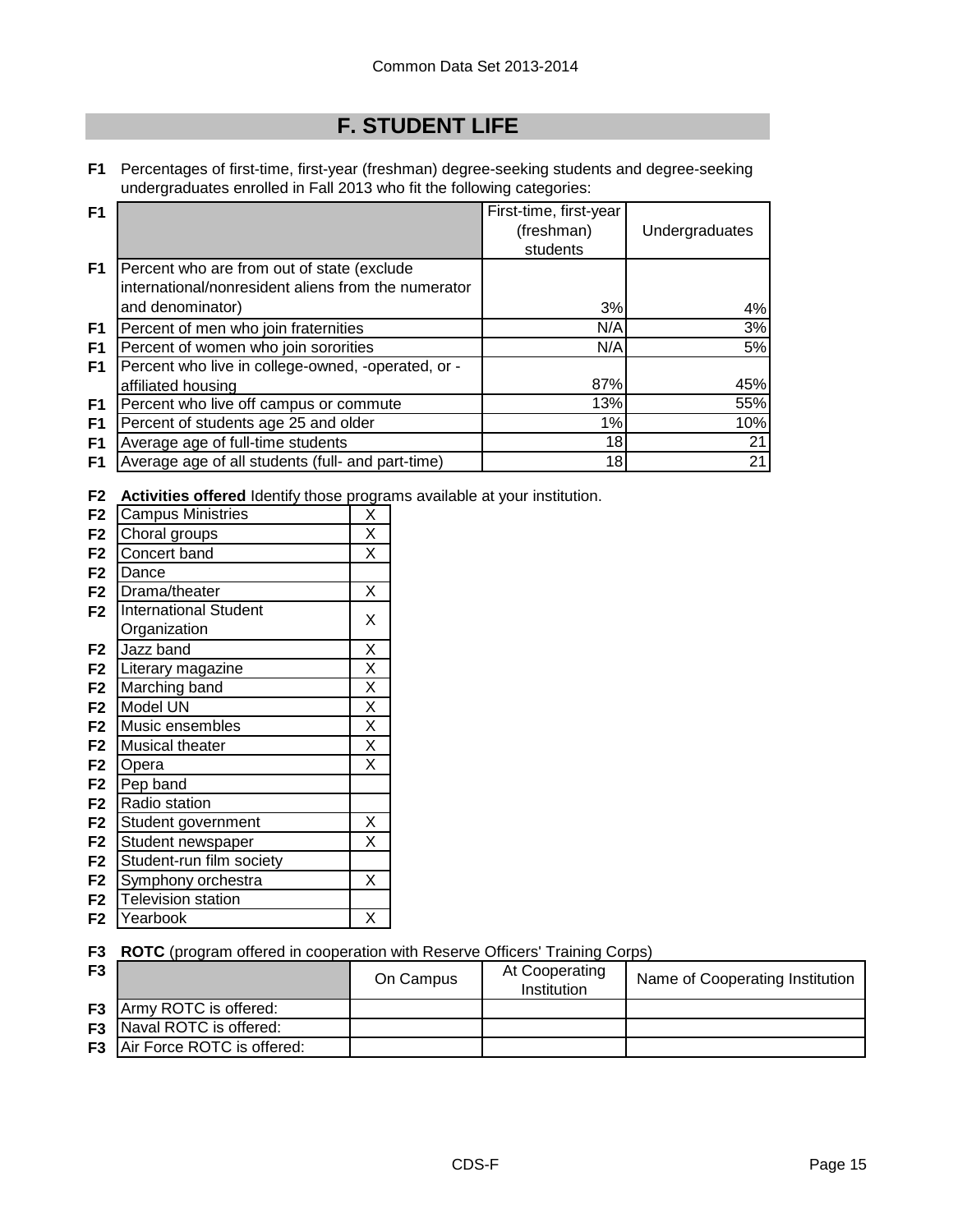**F4 Housing:** Check all types of college-owned, -operated, or -affiliated housing available for undergraduates at your institution.

| F4 | Coed dorms                                                 |   |
|----|------------------------------------------------------------|---|
| F4 | Men's dorms                                                | Χ |
| F4 | Women's dorms                                              | X |
| F4 | Apartments for married students                            | X |
| F4 | Apartments for single students                             | Χ |
| F4 | Special housing for disabled<br>students                   | Χ |
| F4 | Special housing for international<br>students              |   |
| F4 | Fraternity/sorority housing                                |   |
| F4 | Cooperative housing                                        |   |
| F4 | Theme housing                                              |   |
| F4 | Wellness housing                                           |   |
| F4 | Other housing options (specify):                           | X |
|    | single & duplex housing with priority<br>given to families |   |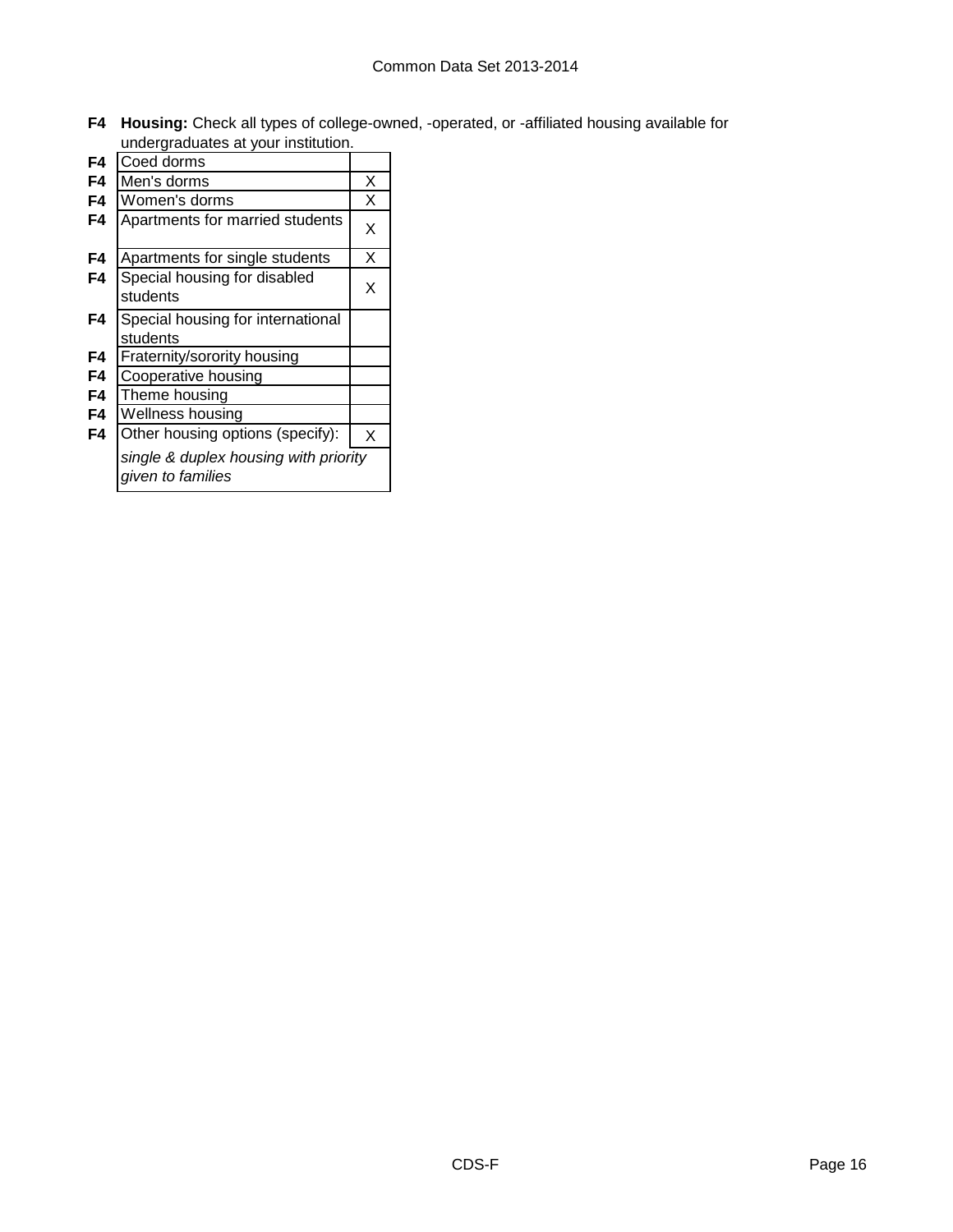# **G. ANNUAL EXPENSES**

**G0** Please provide the URL of your institution's net price calculator: [http://www.hsutx.edu](http://www.hsutx.edu/netpricecalc/npcalc.htm)/netpricecalc/npcalc.htm

**Provide 2014-2015 academic year costs of attendance for the following categories that are applicable to your institution.**

Check here if your institution's 2014-2015 academic year costs of attendance are not available at this time and provide an approximate date (i.e., month/day) when your institution's final 2014-2015 academic year costs of attendance will be available:

**G1 Undergraduate full-time tuition, required fees, room and board List the typical tuition, required fees, and room and board for a full-time undergraduate student for the FULL 2014-2015 academic year (30 semester or 45 quarter hours for institutions that derive annual tuition by multiplying credit hour cost by number of credits). A full academic year refers to the period of time generally extending from September to June; usually equated to two semesters, two trimesters, three quarters, or the period covered by a four-one-four plan. Room and board is defined as double occupancy and 19 meals per week or the maximum meal plan. Required fees include only charges that all full-time students must pay that are not included in tuition (e.g., registration, health, or activity fees.) Do not include optional fees (e.g., parking, laboratory use).**

| G <sub>1</sub> |                                                       | First-Year | Undergraduates |
|----------------|-------------------------------------------------------|------------|----------------|
| G <sub>1</sub> | PRIVATE INSTITUTIONS                                  |            |                |
|                | Tuition:                                              | \$22,350   | \$22,350       |
| G <sub>1</sub> | PUBLIC INSTITUTIONS                                   |            |                |
|                | Tuition:                                              |            |                |
|                | In-district                                           |            |                |
| G <sub>1</sub> | <b>PUBLIC INSTITUTIONS</b>                            |            |                |
|                | In-state (out-of-district):                           |            |                |
| G <sub>1</sub> | PUBLIC INSTITUTIONS                                   |            |                |
|                | Out-of-state:                                         |            |                |
| G <sub>1</sub> | NONRESIDENT ALIENS                                    |            |                |
|                | Tuition:                                              |            |                |
|                |                                                       |            |                |
| G1             | <b>REQUIRED FEES:</b>                                 | included   | included       |
|                |                                                       |            |                |
| G <sub>1</sub> | ROOM AND BOARD:                                       |            |                |
|                | (on-campus)                                           | \$6,962    | \$6,962        |
| G <sub>1</sub> | <b>ROOM ONLY:</b>                                     |            |                |
|                | (on-campus)                                           | \$3,400    | \$3,400        |
| G1             | <b>BOARD ONLY:</b>                                    |            |                |
|                | (on-campus meal plan)                                 | \$3,562    | \$3,562        |
|                |                                                       |            |                |
| G <sub>1</sub> | Comprehensive tuition and room and board fee (if your |            |                |
|                | college cannot provide separate tuition and room and  |            |                |
|                | board fees):                                          |            |                |
|                |                                                       |            |                |
| G1             | Other:                                                |            |                |

*2014-2015 Actual Budget Numbers:*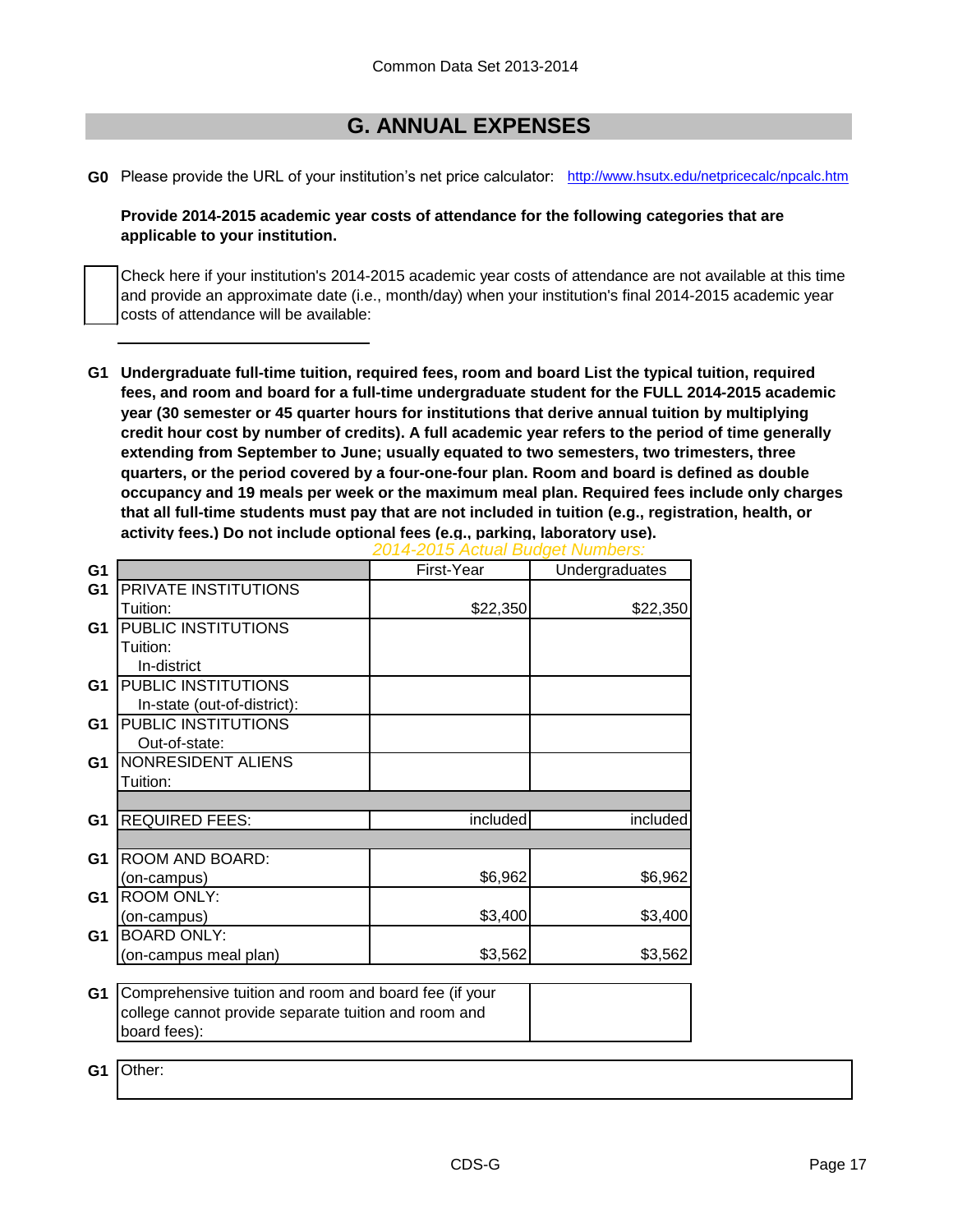| G <sub>2</sub> |                                                                                                           | Minimum | Maximum |
|----------------|-----------------------------------------------------------------------------------------------------------|---------|---------|
| G <sub>2</sub> | Number of credits per term a student can take for the<br>stated full-time tuition                         | 12      | 17      |
| G <sub>3</sub> |                                                                                                           | Yes     | No.     |
| G <sub>3</sub> | Do tuition and fees vary by year of study (e.g., sophomore,<br>junior, senior)?                           |         | X       |
| G4             |                                                                                                           | Yes     | No.     |
| G4             | Do tuition and fees vary by undergraduate instructional<br>program?                                       |         | X       |
| G4             |                                                                                                           | %       |         |
| G4             | If yes, what percentage of full-time undergraduates pay<br>more than the tuition and fees reported in G1? |         |         |

**G5** Provide the estimated expenses for a typical full-time undergraduate student:

| G <sub>5</sub> |                                                                                                                                  | Residents | Commuters<br>(living at home) | Commuters<br>(not living at home) |
|----------------|----------------------------------------------------------------------------------------------------------------------------------|-----------|-------------------------------|-----------------------------------|
| G <sub>5</sub> | Books and supplies                                                                                                               | \$1,000   | \$1,000                       | \$1,000                           |
| G <sub>5</sub> | Room only                                                                                                                        |           |                               | \$3,400                           |
| G <sub>5</sub> | Board only                                                                                                                       |           | \$1,324                       | \$3,562                           |
| G5             | Room and board total (if your<br>college cannot provide separate<br>room and board figures for<br>commuters not living at home): |           |                               |                                   |
| G <sub>5</sub> | Transportation                                                                                                                   | \$1,598   | \$1,350                       | \$1,598                           |
| G5             | Other expenses                                                                                                                   | \$1,976   | \$1,576                       | \$1,976                           |

**G6** Undergraduate per-credit-hour charges (tuition only)

|                | <b>G6 IPRIVATE INSTITUTIONS:</b> |          |
|----------------|----------------------------------|----------|
|                |                                  | \$657.00 |
| G <sub>6</sub> | <b>PUBLIC INSTITUTIONS</b>       |          |
|                | In-district:                     |          |
| G6             | <b>PUBLIC INSTITUTIONS</b>       |          |
|                | In-state (out-of-district):      |          |
| G <sub>6</sub> | <b>PUBLIC INSTITUTIONS</b>       |          |
|                | Out-of-state:                    |          |
| G6             | NONRESIDENT ALIENS:              |          |
|                |                                  |          |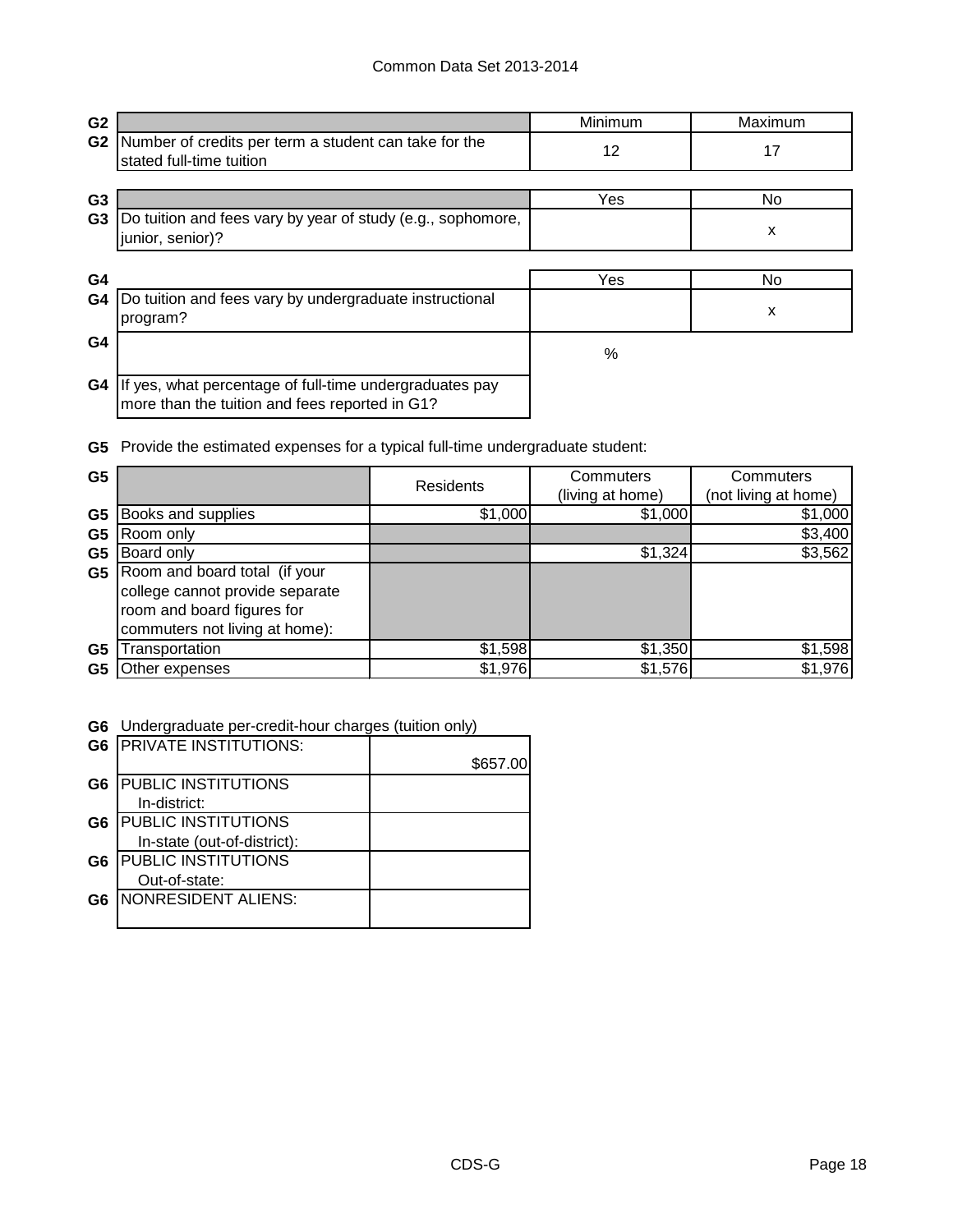# **H. FINANCIAL AID**

## **Aid Awarded to Enrolled Undergraduates**

Enter total dollar amounts awarded to enrolled full-time and less than full-time degree-seeking undergraduates (using the same cohort reported in CDS Question B1, "total degree-seeking" undergraduates) in the following categories. (Note: If the data being reported are final figures for the 2012- 2013 academic year (see the next item below), use the 2012-2013 academic year's CDS Question B1 cohort.) Include aid awarded to international students (i.e., those not qualifying for federal aid). Aid that is non-need-based but that was used to meet need should be reported in the need-based aid columns. (For a suggested order of precedence in assigning categories of aid to cover need, see the entry for "non-needbased scholarship or grant aid" on the last page of the definitions section.)

| H1 |                                                                                                                                      | 2013-2014<br>estimated | 2012-2013<br>final |
|----|--------------------------------------------------------------------------------------------------------------------------------------|------------------------|--------------------|
| H1 | Indicate the academic year for which data are reported for items H1,<br>H <sub>2</sub> , H <sub>2</sub> A, and H <sub>6</sub> below: |                        |                    |

**H3** Which needs-analysis methodology does your institution use in awarding institutional aid?

| H <sub>3</sub> | Federal methodology (FM)       |  |
|----------------|--------------------------------|--|
| H <sub>3</sub> | Institutional methodology (IM) |  |
| H3             | <b>Both FM and IM</b>          |  |

| H1             |                                                                                                                                                                                   | Need-based \$<br>(Include non-need-<br>based aid used to<br>meet need.) | Non-need-<br>based \$<br>(Exclude non-need-<br>based aid used to<br>meet need.) |
|----------------|-----------------------------------------------------------------------------------------------------------------------------------------------------------------------------------|-------------------------------------------------------------------------|---------------------------------------------------------------------------------|
| H <sub>1</sub> | <b>Scholarships/Grants</b>                                                                                                                                                        |                                                                         |                                                                                 |
| H1             | Federal                                                                                                                                                                           | \$2,776,954                                                             | \$0                                                                             |
| H1             | State (i.e., all states, not only the state in which your institution is<br>located)                                                                                              | \$1,823,630                                                             | \$0                                                                             |
| H1             | Institutional: Endowed scholarships, annual gifts and tuition funded<br>grants, awarded by the college, excluding athletic aid and tuition<br>waivers (which are reported below). | \$0                                                                     | \$14,418,695                                                                    |
| H1             | Scholarships/grants from external sources (e.g., Kiwanis, National<br>Merit) not awarded by the college                                                                           | \$0                                                                     | \$603,679                                                                       |
| H1             | <b>Total Scholarships/Grants</b>                                                                                                                                                  | \$4,600,584                                                             | \$15,022,374                                                                    |
| H <sub>1</sub> | <b>Self-Help</b>                                                                                                                                                                  |                                                                         |                                                                                 |
| H1             | Student loans from all sources (excluding parent loans)                                                                                                                           | \$6,213,790                                                             | \$13,687,875                                                                    |
| H1             | <b>Federal Work-Study</b>                                                                                                                                                         | \$152,214                                                               |                                                                                 |
| H1             | State and other (e.g., institutional) work-study/employment (Note:                                                                                                                |                                                                         |                                                                                 |
|                | Excludes Federal Work-Study captured above.)                                                                                                                                      | \$18,000                                                                | \$0                                                                             |
| H <sub>1</sub> | <b>Total Self-Help</b>                                                                                                                                                            | \$6,384,004                                                             | \$13,687,875                                                                    |
| H1             | Other                                                                                                                                                                             |                                                                         |                                                                                 |
| H1             | <b>Parent Loans</b>                                                                                                                                                               | \$0                                                                     | \$3,506,385                                                                     |
| H1             | Tuition Waivers<br>Reporting is optional. Report tuition waivers in this row if you choose to report them. Do<br>not report tuition waivers elsewhere.                            | \$0                                                                     | \$577,979                                                                       |
| H1             | <b>Athletic Awards</b>                                                                                                                                                            | \$0                                                                     | \$0                                                                             |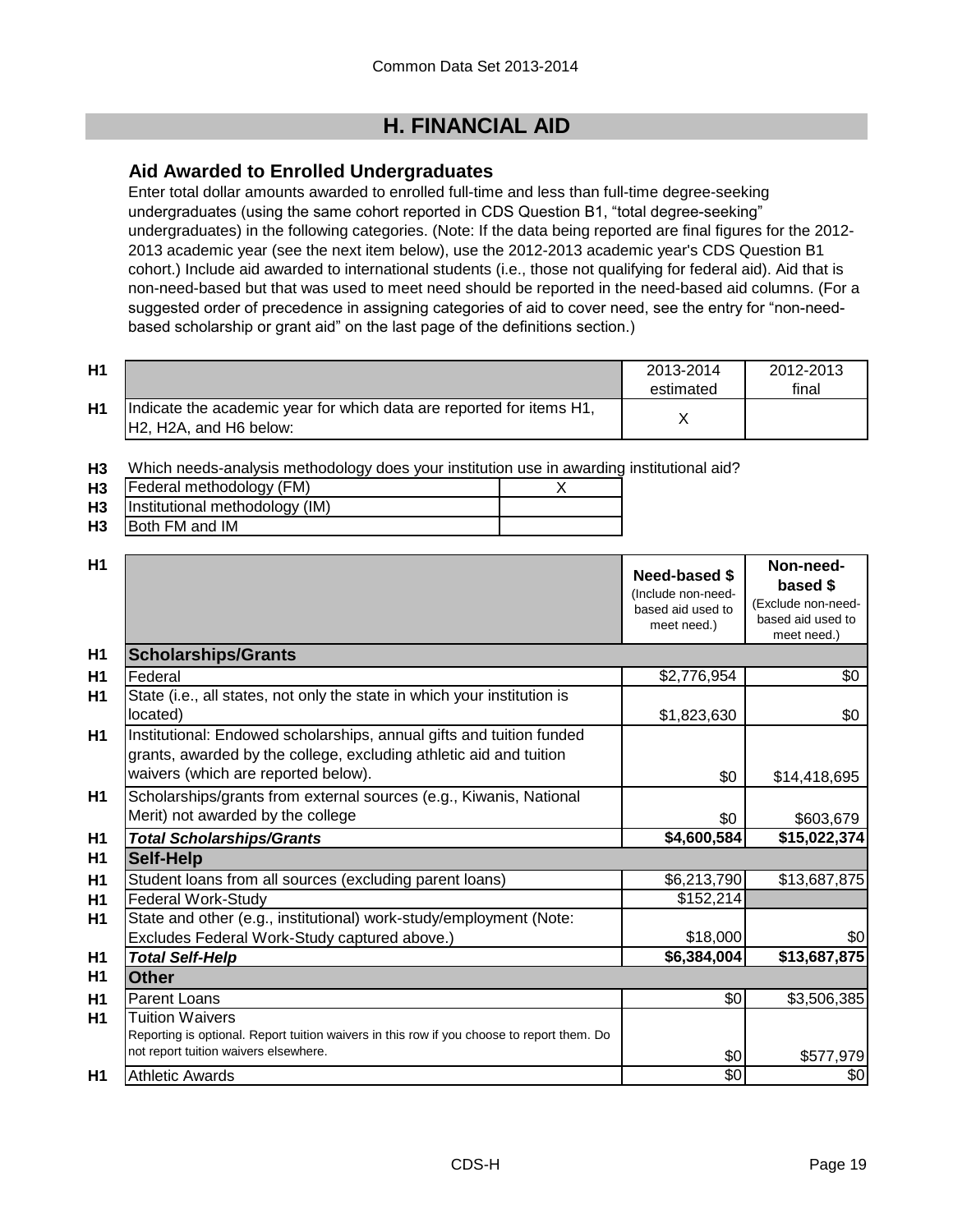**H2 Number of Enrolled Students Awarded Aid:** List the number of degree-seeking full-time and less-thanfull-time undergraduates who applied for and were awarded financial aid from any source. **Aid that is nonneed-based but that was used to meet need should be counted as need-based aid.** Numbers should reflect the cohort awarded the dollars reported in H1. Note: In the chart below, students may be counted in more than one row, and full-time freshmen should also be counted as full-time undergraduates.

| H <sub>2</sub> |              |                                                                                                                                                                                                                                                                                              | <b>First-time</b><br><b>Full-time</b><br>Freshmen | <b>Full-time</b><br>Undergraduate<br>(Incl. Fresh.) | <b>Less Than</b><br><b>Full-time</b><br>Undergraduate |
|----------------|--------------|----------------------------------------------------------------------------------------------------------------------------------------------------------------------------------------------------------------------------------------------------------------------------------------------|---------------------------------------------------|-----------------------------------------------------|-------------------------------------------------------|
| H <sub>2</sub> |              | a) Number of degree-seeking undergraduate students<br>(CDS Item B1 if reporting on Fall 2013 cohort)                                                                                                                                                                                         | 413                                               | 1561                                                | 182                                                   |
| H <sub>2</sub> |              | b) Number of students in line a who applied for need-<br>based financial aid                                                                                                                                                                                                                 | 406                                               | 1494                                                | 122                                                   |
| H <sub>2</sub> |              | c) Number of students in line <b>b</b> who were determined to<br>have financial need                                                                                                                                                                                                         | 307                                               | 1127                                                | 79                                                    |
| H <sub>2</sub> |              | d) Number of students in line c who were awarded any<br>financial aid                                                                                                                                                                                                                        | 307                                               | 1127                                                | 79                                                    |
| H <sub>2</sub> |              | e) Number of students in line d who were awarded any<br>need-based scholarship or grant aid                                                                                                                                                                                                  | 213                                               | 762                                                 | 61                                                    |
| H <sub>2</sub> | f)           | Number of students in line d who were awarded any<br>need-based self-help aid                                                                                                                                                                                                                | 274                                               | 1017                                                | 65                                                    |
| H <sub>2</sub> |              | g) Number of students in line d who were awarded any<br>non-need-based scholarship or grant aid                                                                                                                                                                                              | 291                                               | 1017                                                | 53                                                    |
| H <sub>2</sub> |              | h) Number of students in line <b>d</b> whose need was fully met<br>(exclude PLUS loans, unsubsidized loans, and private<br>alternative loans)                                                                                                                                                | 100                                               | 247                                                 | 8                                                     |
| H <sub>2</sub> | li)          | On average, the percentage of need that was met of<br>students who were awarded any need-based aid.<br>Exclude any aid that was awarded in excess of need as<br>well as any resources that were awarded to replace<br>EFC (PLUS loans, unsubsidized loans, and private<br>alternative loans) | 83.0%                                             | 69.0%                                               | 46.0%                                                 |
| H <sub>2</sub> | li)          | The average financial aid package of those in line d.<br>Exclude any resources that were awarded to replace<br>EFC (PLUS loans, unsubsidized loans, and private<br>alternative loans)                                                                                                        | \$<br>26,398                                      | \$20,386                                            | 12,756<br>\$                                          |
| H <sub>2</sub> | $\mathsf{k}$ | Average need-based scholarship and grant award of<br>those in line e                                                                                                                                                                                                                         | \$7,025                                           | \$6,639                                             | \$3,997                                               |
| H <sub>2</sub> | II)          | Average need-based self-help award (excluding PLUS<br>loans, unsubsidized loans, and private alternative<br>loans) of those in line f                                                                                                                                                        | \$<br>3,282                                       | \$<br>4,306                                         | \$<br>3,600                                           |
| H <sub>2</sub> |              | m) Average need-based loan (excluding PLUS loans,<br>unsubsidized loans, and private alternative loans) of<br>those in line f who were awarded a need-based loan                                                                                                                             | \$2,923                                           | \$4,158                                             | \$3,549                                               |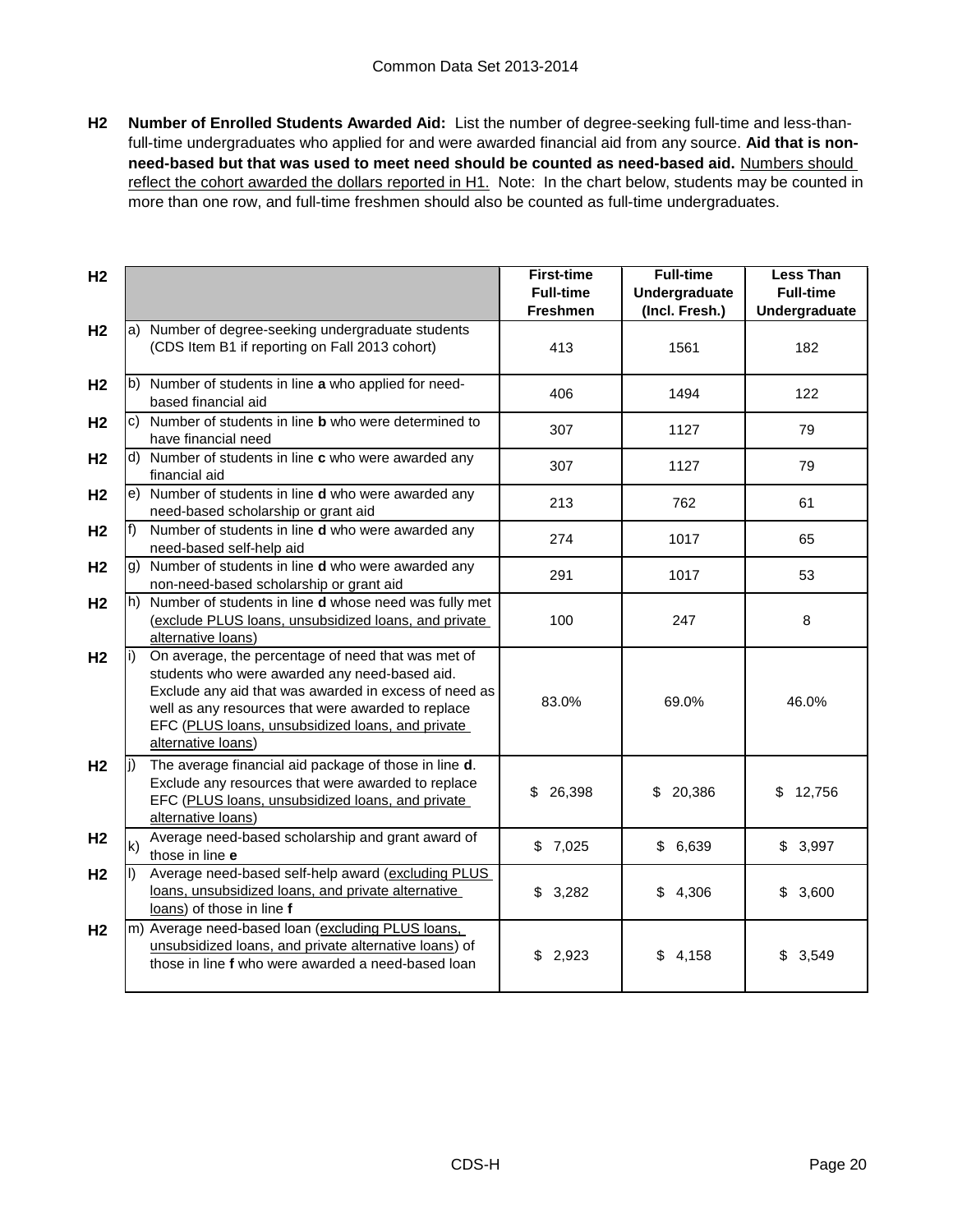**H2A Number of Enrolled Students Awarded Non-need-based Scholarships and Grants**: List the number of degree-seeking full-time and less-than-full-time undergraduates who had no financial need and who were awarded institutional non-need-based scholarship or grant aid. Numbers should reflect the cohort awarded the dollars reported in H1. Note: In the chart below, students may be counted in more than one row, and full-time freshmen should also be counted as full-time undergraduates.

| H2A               |                                                                                                                                                                                                                  | <b>First-time</b><br><b>Full-time</b><br><b>Freshmen</b> | <b>Full-time</b><br><b>Undergrad</b><br>(Incl. Fresh.) | <b>Less Than</b><br><b>Full-time</b><br><b>Undergrad</b> |
|-------------------|------------------------------------------------------------------------------------------------------------------------------------------------------------------------------------------------------------------|----------------------------------------------------------|--------------------------------------------------------|----------------------------------------------------------|
| $H2A \ln$         | Number of students in line a who had no financial need<br>and who were awarded institutional non-need-based<br>scholarship or grant aid (exclude those who were<br>awarded athletic awards and tuition benefits) | 91                                                       | 344                                                    | 33                                                       |
| $H2A$ (0)         | Average dollar amount of institutional non-need-based<br>scholarship and grant aid awarded to students in line n                                                                                                 | 13,307<br>\$                                             | \$<br>10,174                                           | \$2,292                                                  |
| $H2A$ $ p\rangle$ | Number of students in line a who were awarded an<br>institutional non-need-based athletic scholarship or<br>grant                                                                                                | 0                                                        | 0                                                      | 0                                                        |
| $H2A  q\rangle$   | Average dollar amount of institutional non-need-based<br>athletic scholarships and grants awarded to students in<br>line <b>p</b>                                                                                | \$0                                                      | \$0                                                    | \$0                                                      |

**H3** Incorporated into H1 above.

**Note:** These are the graduates and loan types to include and exclude in order to fill out CDS H4, H4a, H5, and H5a.

Include: \* 2013 undergraduate class who graduated between July 1, 2012 and June

30, 2013 who started at your institution as first- time students and received a

bachelor's degree between July 1, 2012 and June 30, 2013.

 \* only loans made to students who borrowed while enrolled at your institution. \* co-signed loans.

Exclude: \* those who transferred in.

\* money borrowed at other institutions.

| <b>H4</b> | Provide the percentage of the class (defined above) who borrowed at any time through<br>any loan programs (institutional, state, Federal Perkins, Federal Stafford Subsidized and<br>Unsubsidized, private loans that were certified by your institution, etc.; exclude parent<br>loans). Include both Federal Direct Student Loans and Federal Family Education Loans. |          |
|-----------|-------------------------------------------------------------------------------------------------------------------------------------------------------------------------------------------------------------------------------------------------------------------------------------------------------------------------------------------------------------------------|----------|
|           |                                                                                                                                                                                                                                                                                                                                                                         | 72%      |
| H4a       | Provide the percentage of the class (defined above) who borrowed at any time through<br>federal loan programs--Federal Perkins, Federal Stafford Subsidized and Unsubsidized.<br>Include both Federal Direct Student Loans and Federal Family Education Loans. NOTE:<br>exclude all institutional, state, private alternative loans and parent loans.                   |          |
|           |                                                                                                                                                                                                                                                                                                                                                                         | 69%      |
| <b>H5</b> | Report the average per-undergraduate-borrower cumulative principal borrowed of those<br>in line H4.                                                                                                                                                                                                                                                                     | \$38,032 |
|           | H5a Report the average per-undergraduate-borrower cumulative principal borrowed, of those<br>in H4a, through federal loan programs--Federal Perkins, Federal Stafford Subsidized and<br>Unsubsidized. Include both Federal Direct Student Loans and Federal Family Education<br>Loans. These are listed in line H4a. NOTE: exclude all institutional, state, private    |          |
|           | alternative loans and exclude parent loans.                                                                                                                                                                                                                                                                                                                             | \$32.56  |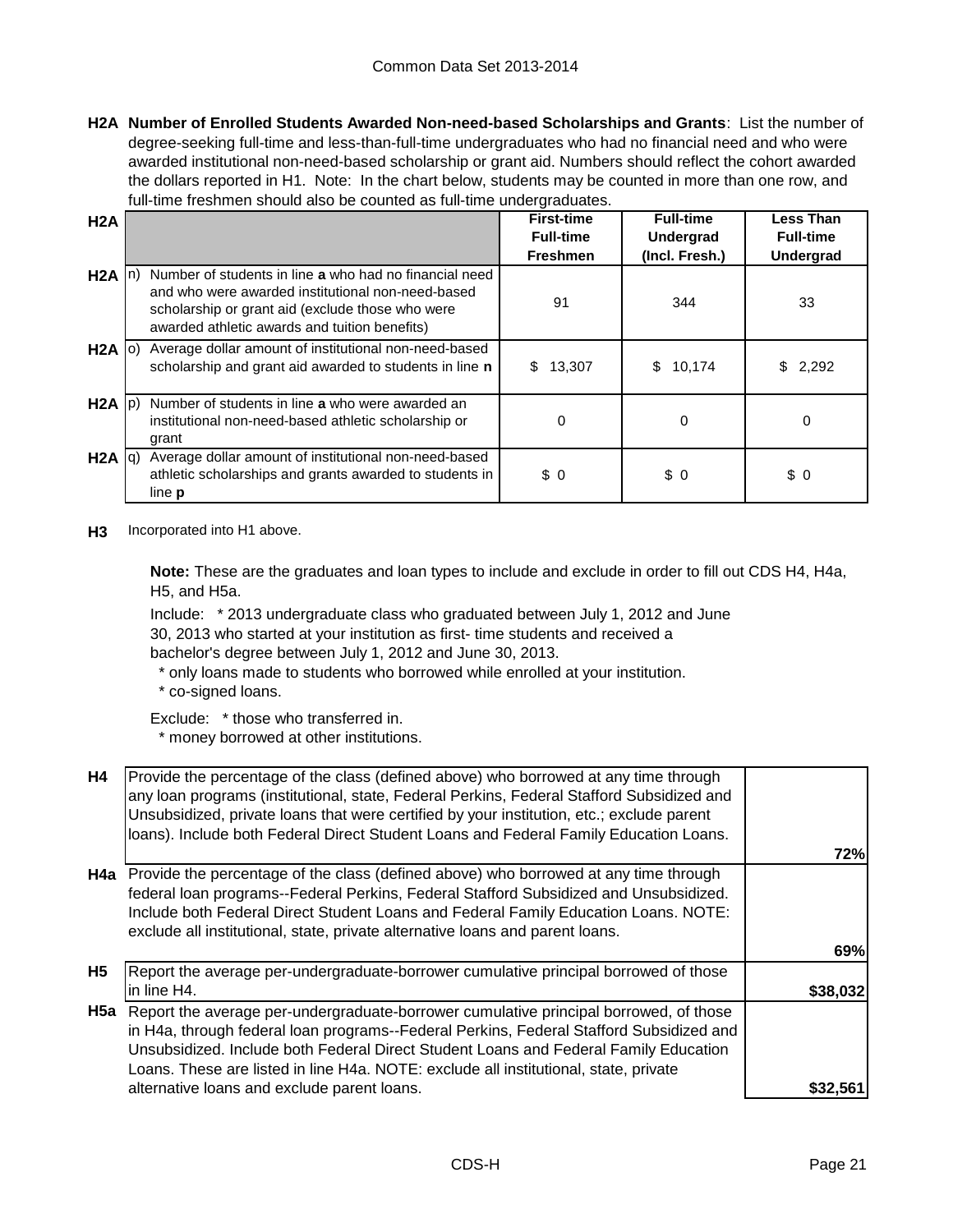**Aid to Undergraduate Degree-seeking Nonresident Aliens** (Note: Report numbers and dollar amounts for the same academic year checked in item H1.)

**H6** Indicate your institution's policy regarding institutional scholarship and grant aid for undergraduate degreeseeking nonresident aliens:

| <b>H6</b> | Institutional need-based scholarship or grant aid is available     |  |
|-----------|--------------------------------------------------------------------|--|
| <b>H6</b> | Institutional non-need-based scholarship or grant aid is available |  |
| <b>H6</b> | Institutional scholarship or grant aid is not available            |  |

| H6   If institutional financial aid is available for undergraduate degree-seeking nonresident |  |
|-----------------------------------------------------------------------------------------------|--|
| aliens, provide the number of undergraduate degree-seeking nonresident aliens who             |  |
| were awarded need-based or non-need-based aid:                                                |  |

**H6** \$10,158 Average dollar amount of institutional financial aid awarded to undergraduate degreeseeking nonresident aliens:

| H6 | $\Box$ Total dollar amount of institutional financial aid awarded to undergraduate degree- |           |
|----|--------------------------------------------------------------------------------------------|-----------|
|    | seeking nonresident aliens:                                                                | \$213.311 |

**H7** Check off all financial aid forms nonresident alien first-year financial aid applicants must submit:

| <b>H7</b> | Institution's own financial aid form              |  |
|-----------|---------------------------------------------------|--|
| <b>H7</b> | <b>CSS/Financial Aid PROFILE</b>                  |  |
| <b>H7</b> | International Student's Financial Aid Application |  |
| <b>H7</b> | International Student's Certification of Finances |  |
| <b>H7</b> | Other (specify):                                  |  |

## **Process for First-Year/Freshman Students**

**H8** Check off all financial aid forms domestic first-year (freshman) financial aid applicants must submit:

| H <sub>8</sub> | <b>FAFSA</b>                         |  |
|----------------|--------------------------------------|--|
| H <sub>8</sub> | Institution's own financial aid form |  |
| H <sub>8</sub> | <b>ICSS/Financial Aid PROFILE</b>    |  |
| H <sub>8</sub> | State aid form                       |  |
| H <sub>8</sub> | Noncustodial PROFILE                 |  |
| H <sub>8</sub> | Business/Farm Supplement             |  |
| H <sub>8</sub> | Other (specify):                     |  |

#### **H9** Indicate filing dates for first-year (freshman) students:

| H <sub>9</sub> | Priority date for filing required financial aid forms:                                | 3/15 <b>1</b> |
|----------------|---------------------------------------------------------------------------------------|---------------|
| H9             | Deadline for filing required financial aid forms:                                     |               |
| <b>H9</b>      | No deadline for filing required forms (applications processed on a<br>rolling basis): |               |
|                |                                                                                       |               |

**H10** Indicate notification dates for first-year (freshman) students (answer a or b):

|                 | <b>H10</b> $ a $ Students notified on or about (date): |                                                |     |    |
|-----------------|--------------------------------------------------------|------------------------------------------------|-----|----|
| H <sub>10</sub> |                                                        |                                                | Yes | Nο |
|                 |                                                        | $H10$ b) Students notified on a rolling basis: |     |    |
| <b>H10</b>      |                                                        | If yes, starting date:                         |     |    |

| H <sub>11</sub> | Indicate reply dates: |
|-----------------|-----------------------|
|-----------------|-----------------------|

|                      | <b>H11</b> Students must reply by (date): |  |
|----------------------|-------------------------------------------|--|
| <b>H11</b> or within | weeks of notification.                    |  |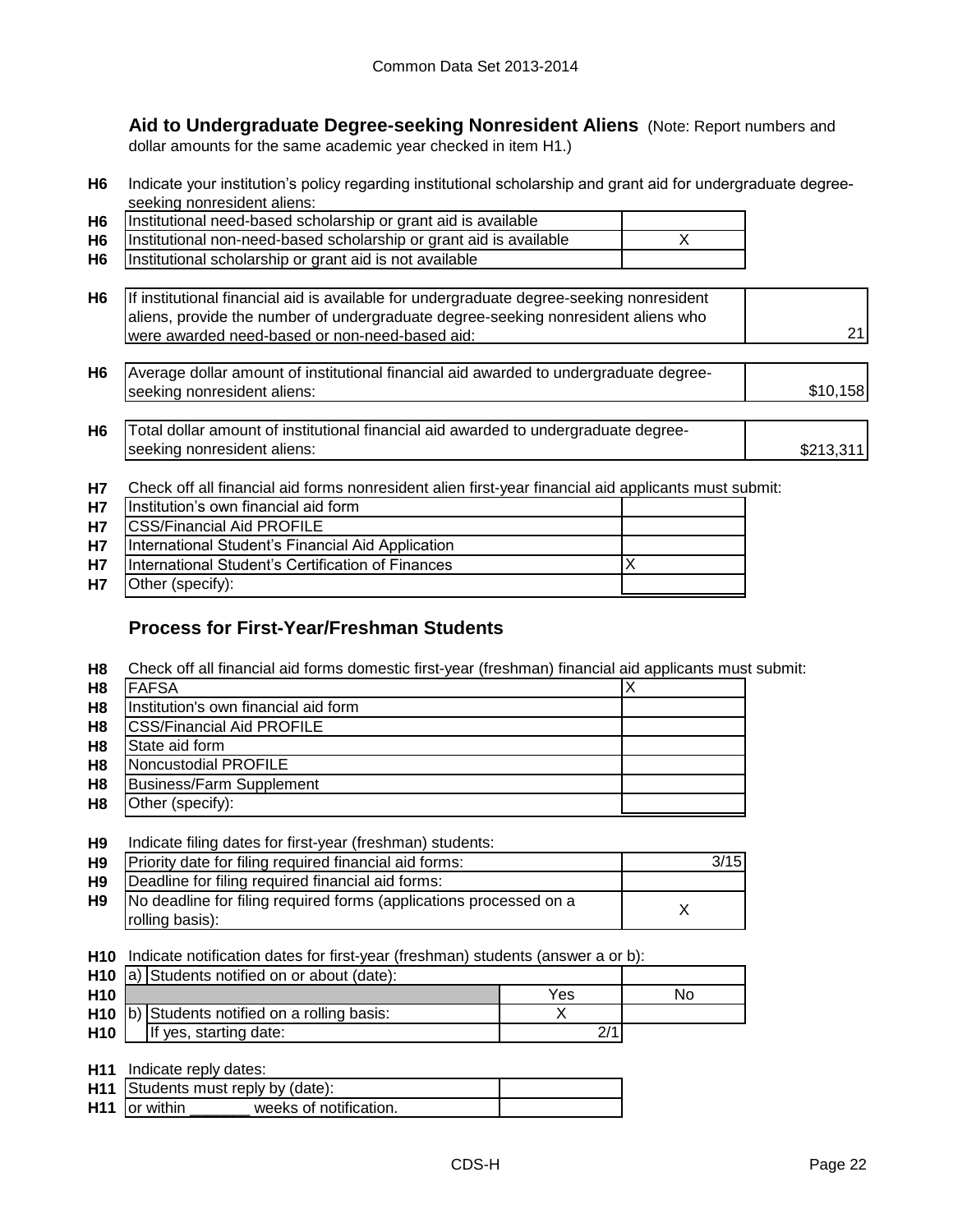## **Types of Aid Available**

Please check off all types of aid available to undergraduates at your institution:

**H12** Loans

| <b>H12 FEDERAL DIRECT STUDENT LOAN PROGRAM (DIRECT LOAN)</b> |  |  |
|--------------------------------------------------------------|--|--|
|                                                              |  |  |

| <b>H12</b> Direct Subsidized Stafford Loans   |  |
|-----------------------------------------------|--|
| <b>H12</b> Direct Unsubsidized Stafford Loans |  |
| <b>H12</b> Direct PLUS Loans                  |  |

| <b>H12</b>   Federal Perkins Loans                    |  |
|-------------------------------------------------------|--|
| <b>H12</b>   Federal Nursing Loans                    |  |
| H <sub>12</sub> State Loans                           |  |
| H12 College/university loans from institutional funds |  |
| $H12$ Other (specify):                                |  |
|                                                       |  |

### **H13** Scholarships and Grants

**H13** NEED-BASED:

|                 | <b>H13</b>   Federal Pell                                                |  |
|-----------------|--------------------------------------------------------------------------|--|
| H <sub>13</sub> | <b>ISEOG</b>                                                             |  |
|                 | H13 State scholarships/grants                                            |  |
|                 | <b>H13</b> Private scholarships                                          |  |
|                 | H13 College/university scholarship or grant aid from institutional funds |  |
|                 | H13 United Negro College Fund                                            |  |
|                 | <b>H13</b> Federal Nursing Scholarship                                   |  |
|                 | H13 Other (specify):                                                     |  |
|                 |                                                                          |  |

**H14** Check off criteria used in awarding institutional aid. Check all that apply.

| H14             |                          | Non-Need Based | Need-Based |
|-----------------|--------------------------|----------------|------------|
| H <sub>14</sub> | Academics                | х              |            |
| H <sub>14</sub> | Alumni affiliation       | X              |            |
| H <sub>14</sub> | Art                      | X              |            |
| H <sub>14</sub> | <b>Athletics</b>         |                |            |
| H <sub>14</sub> | Job skills               | X              |            |
| H <sub>14</sub> | <b>ROTC</b>              |                |            |
| H <sub>14</sub> | Leadership               | Χ              |            |
| H <sub>14</sub> | Minority status          |                |            |
| H <sub>14</sub> | Music/drama              | Χ              |            |
| H <sub>14</sub> | Religious affiliation    | Χ              |            |
| H <sub>14</sub> | State/district residency |                | X          |

## **H15**

If your institution has recently implemented any major financial aid policy, program, or initiative to make your institution more affordable to incoming students such as replacing loans with grants, or waiving costs for families below a certain income level please provide details below: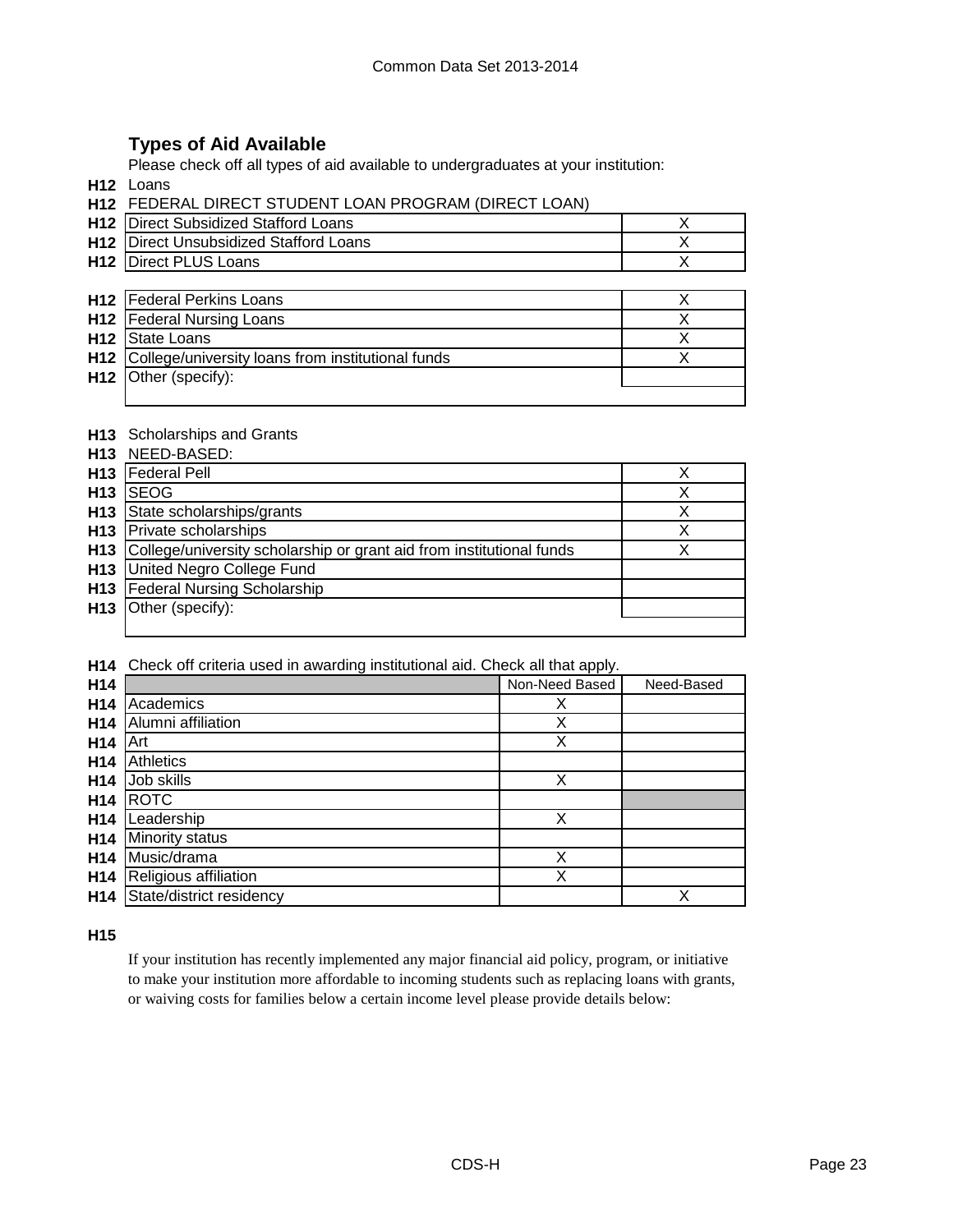# **I. INSTRUCTIONAL FACULTY AND CLASS SIZE**

# **Please report the number of instructional faculty members in each category for Fall 2013. Include faculty who are on your institution's payroll on the census date your institution uses for**

#### **I1 IPEDS/AAUP.**

The following definition of full-time instructional faculty is used by the American Association of University Professors (AAUP) in its annual Faculty Compensation Survey (the part time definitions are not used by AAUP). Instructional Faculty is defined as those members of the instructional-research staff whose major regular assignment is instruction, including those with released time for research. Use the chart below to determine inclusions and exclusions:

|                                                                                                                                                                                                                                          | Full-time | Part-time                                                                       |
|------------------------------------------------------------------------------------------------------------------------------------------------------------------------------------------------------------------------------------------|-----------|---------------------------------------------------------------------------------|
| (a) instructional faculty in preclinical and clinical medicine, faculty who are not paid (e.g.,<br>those who donate their services or are in the military), or research-only faculty, post-<br>doctoral fellows, or pre-doctoral fellows | Exclude   | Include only if<br>they teach one<br>or more non-<br>clinical credit<br>courses |
| (b) administrative officers with titles such as dean of students, librarian, registrar, coach,<br>and the like, even though they may devote part of their time to classroom instruction and<br>may have faculty status                   | Exclude   | Include if they<br>teach one or<br>more non-<br>clinical credit<br>courses      |
| (c) other administrators/staff who teach one or more non-clinical credit courses even<br>though they do not have faculty status                                                                                                          | Exclude   | Include                                                                         |
| (d) undergraduate or graduate students who assist in the instruction of courses, but<br>have titles such as teaching assistant, teaching fellow, and the like                                                                            | Exclude   | Exclude                                                                         |
| (e) faculty on sabbatical or leave with pay                                                                                                                                                                                              | Include   | Exclude                                                                         |
| (f) faculty on leave without pay                                                                                                                                                                                                         | Exclude   | Exclude                                                                         |
| (g) replacement faculty for faculty on sabbatical leave or leave with pay                                                                                                                                                                | Exclude   | Include                                                                         |

*Full-time instructional faculty:* faculty employed on a full-time basis for instruction (including those with released time for research)

*Part-time instructional faculty:* Adjuncts and other instructors being paid solely for part-time classroom instruction. Also includes full-time faculty teaching less than two semesters, three quarters, two trimesters, or two four-month sessions. Employees who are not considered full-time instructional faculty but who teach one or more non-clinical credit courses may be counted as part-time faculty.

*Minority faculty: includes faculty who designate themselves as Black, non-Hispanic; American Indian or Alaska Native; Asian, Native Hawaiian or other Pacific Islander, or Hispanic.* 

*Doctorate: includes such degrees as Doctor of Philosophy, Doctor of Education, Doctor of Juridical Science, and Doctor of Public Health in any field such as arts, sciences, education, engineering, business, and public administration. Also includes terminal degrees formerly designated as "first professional," including dentistry (DDS or DMD), medicine (MD), optometry (OD), osteopathic medicine (DO), pharmacy (DPharm or BPharm), podiatric medicine (DPM), veterinary medicine (DVM), chiropractic (DC or DCM), or law (JD).*

*Terminal degree:* the highest degree in a field: example, M. Arch (architecture) and MFA (master of fine arts).

| $\mathsf{I}$ |    |                                                         | Full-Time | Part-Time | Total            |
|--------------|----|---------------------------------------------------------|-----------|-----------|------------------|
| $\mathsf{I}$ | 'a | Total number of instructional faculty                   | 138       | 67        | 205              |
| $\mathbf{I}$ |    | Total number who are members of minority groups         |           |           | 13               |
| $\mathbf{I}$ |    | Total number who are women                              | 49        | 36        | 85               |
| 11           |    | Total number who are men                                | 89        | 31        | 120 <sup>1</sup> |
| $\mathbf{I}$ | e  | Total number who are nonresident aliens (international) |           |           |                  |
|              |    | Total number with doctorate, or other terminal degree   |           |           |                  |
| <u>11</u>    |    |                                                         | 126       | 28        | 154 I            |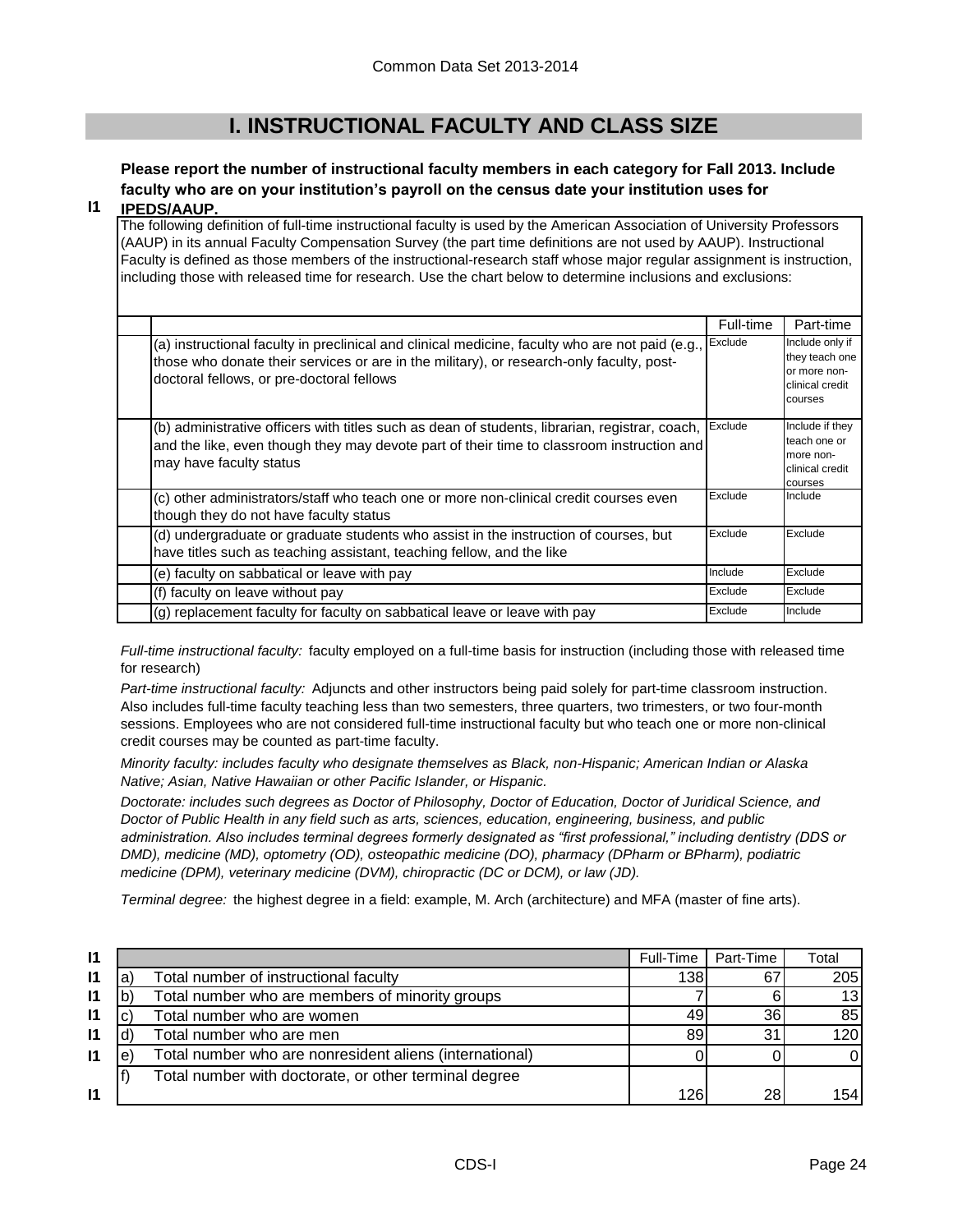|              | lg) | Total number whose highest degree is a master's but not a terminal |    |     |     |
|--------------|-----|--------------------------------------------------------------------|----|-----|-----|
| $\mathbf{I}$ |     | master's                                                           | 12 | 30I | 42  |
| 11           |     | Total number whose highest degree is a bachelor's                  |    |     |     |
|              |     | Total number whose highest degree is unknown or other (Note:       |    |     |     |
| $\mathbf{I}$ |     | Items f, g, h, and i must sum up to item a.)                       |    |     |     |
|              |     | Total number in stand-alone graduate/ professional programs in     |    |     |     |
| $\mathbf{I}$ |     | which faculty teach virtually only graduate-level students         | 15 | 10  | 25I |

## **I2 Student to Faculty Ratio**

Report the Fall 2013 ratio of full-time equivalent students (full-time plus 1/3 part time) to full-time equivalent instructional faculty (full time plus 1/3 part time). In the ratio calculations, exclude both faculty and students in stand-alone graduate or professional programs such as medicine, law, veterinary, dentistry, social work, business, or public health in which faculty teach virtually only graduate-level students. Do not count undergraduate or graduate student teaching assistants as faculty.

| 12 | <b>Fall 2013 Student to Faculty ratio</b> | `?Ito_ | (based on | 1848 students   |
|----|-------------------------------------------|--------|-----------|-----------------|
|    |                                           |        | and       | $152$ faculty). |

#### **I3 Undergraduate Class Size**

**I3**

In the table below, please use the following definitions to report information about the size of classes and class sections offered in the Fall 2013 term.

*Class Sections:* A class section is an organized course offered for credit, identified by discipline and number, meeting at a stated time or times in a classroom or similar setting, and not a subsection such as a laboratory or discussion session. Undergraduate class sections are defined as any sections in which at least one degree-seeking undergraduate student is enrolled for credit. Exclude distance learning classes and noncredit classes and individual instruction such as dissertation or thesis research, music instruction, or one-to-one readings. Exclude students in independent study, co-operative programs, internships, foreign language taped tutor sessions, practicums, and all students in one-on-one classes. Each class section should be counted only once and should not be duplicated because of course catalog cross-listings.

*Class Subsections:* A class subsection includes any subsection of a course, such as laboratory, recitation, and discussion subsections that are supplementary in nature and are scheduled to meet separately from the lecture portion of the course. Undergraduate subsections are defined as any subsections of courses in which degree-seeking undergraduate students enrolled for credit. As above, exclude noncredit classes and individual instruction such as dissertation or thesis research, music instruction, or one-to-one readings. Each class subsection should be counted only once and should not be duplicated because of cross-listings.

Using the above definitions, please report for each of the following class-size intervals the number of class sections and class subsections offered in Fall 2013. For example, a lecture class with 800 students who met at another time in 40 separate labs with 20 students should be counted once in the "100+" column in the class section column and 40 times under the "20-29" column of the class subsections table.

| $\mathbf{13}$   | Undergraduate Class Size (provide numbers) |         |           |           |           |       |       |        |       |
|-----------------|--------------------------------------------|---------|-----------|-----------|-----------|-------|-------|--------|-------|
| 13              | <b>CLASS</b>                               | $2 - 9$ | $10 - 19$ | $20 - 29$ | $30 - 39$ | 40-49 | 50-99 | $100+$ | Total |
| $\overline{13}$ | <b>SECTIONS</b>                            | 155     | 178       | 87        | 40        | 11    |       |        | 472   |
|                 |                                            |         |           |           |           |       |       |        |       |
| $\overline{3}$  | <b>CLASS SUB-</b>                          | $2 - 9$ | $10 - 19$ | $20 - 29$ | $30 - 39$ | 40-49 | 50-99 | $100+$ | Total |
| $\overline{13}$ | <b>SECTIONS</b>                            | 14      | 21        |           |           |       |       |        | 46    |

## **Number of Class Sections with Undergraduates Enrolled**